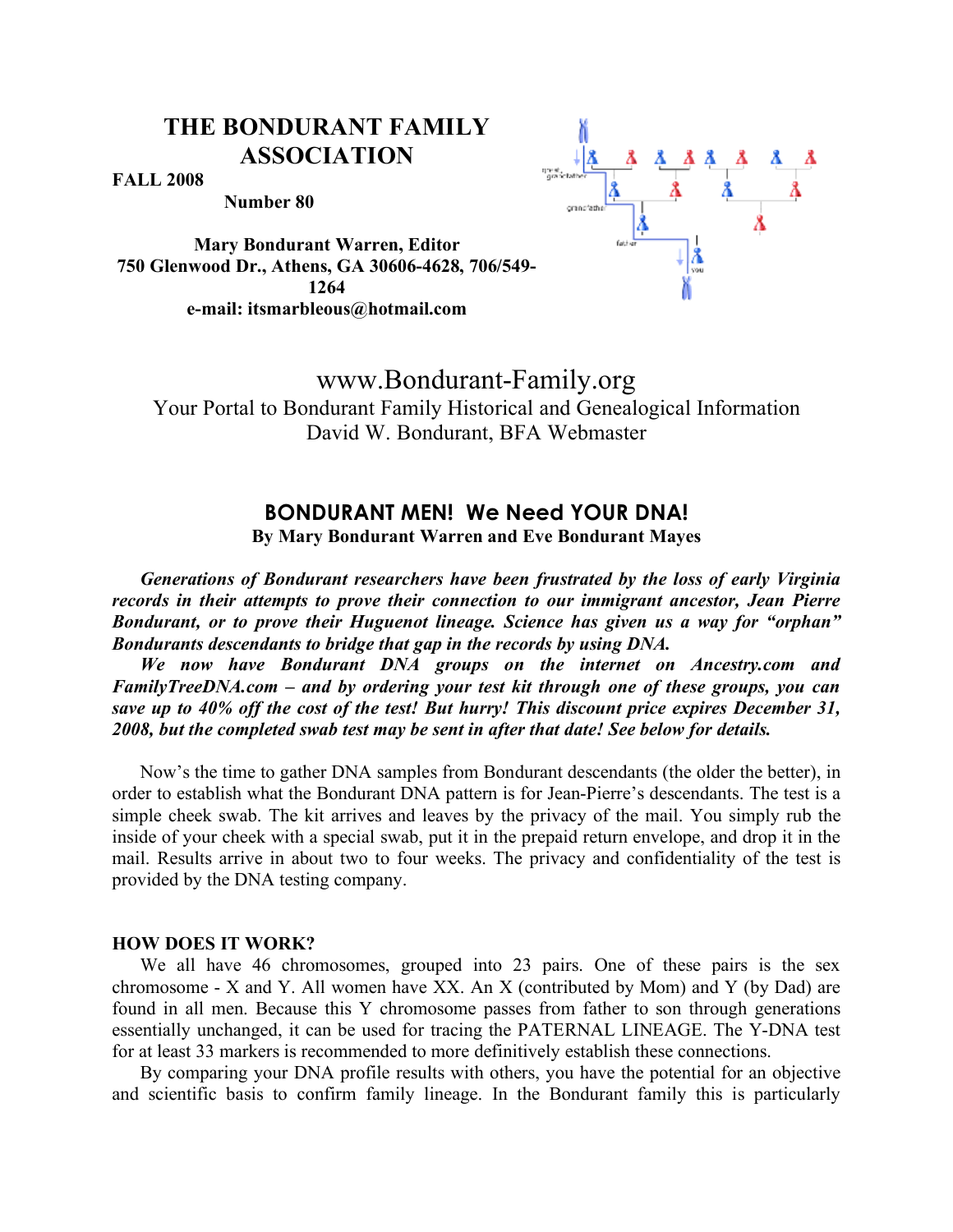important since we have a number of long-dead ancestors whom we cannot

connect to their fathers. By gathering a database from living men of known lineage, it will be possible to assign these unknowns to their likely progenitor.

Today we know of a number of men who descend from Jean-Pierre's son John; Irv Bondurant is the oldest representative of this lineage. Only centenarian John Edward Bondurant and his son represent the line of Dr. Joseph among members of the BFA. No Bondurant has yet been able to establish their descent from Peter or Peter's son John Bondurant.

#### **RESULTS**

The Y-DNA test must be used only by males. Females (like myself) have to rely on tests of brothers, uncles, cousins, etc., who have the Bondurant surname. My youngest brother John P. Bondurant III took the 33-marker Y-DNA test, as did my son Mark Warren, to provide information on my children's Warren lineage.

John's paternal haplogroup is *R1b*, called "the Artisans," who arrived in Europe from the Middle East, may have been responsible for the first cave paintings, and probably lived in Britain, France, Spain or Portugal. We already know our Bondurants were in lower France in 1200s, so that much checks out.

My son Mark's Warren report was quite different. Warrens were also among "the Artisans," but since a number of other Warren descendants had tested earlier, we found that his ancestry goes back to one John Warren of the Rappahannock River, VA, area in the 1630s, not to the Surry Co., VA, Warrens, as family lore had suggested. It is clarifications such as this which we are seeking through the DNA tests. Your DNA results may help to break through stone walls in other areas of your research as well!

#### **HOW CAN YOU HELP?**

The Y-DNA test is available from a number of organizations. Bondurant Surname/DNA groups have been established on Ancestry.com and FamilyTreeDNA.com by my daughters, Eve B. Mayes and Amy W. Sanders, who will act as co-administrators of the websites,. Email them at ebmayes@windstream.net or amymws@aol.com for direct links to the Bondurant DNA group websites, or to have your DNA results added to the Bondurant database. If you don't have email or internet access, call Eve at (706) 202-5944 and leave a message with your phone number.

As mentioned above, Ancestry.com is offering a 40% discount on tests ordered through the group until December 31, 2008. The 33-marker Y-DNA test kit costs \$89.40 (\$119 regular price) and the more definitive 46-marker kit is \$119.40 (regularly \$199) plus shipping and handling and taxes, until December 31, 2008. The mtDNA (for maternal ancestry) test is also discounted – we'll be happy to include these results in the Bondurant DNA database as well. You may even order a test kit for someone else – which would make a great Christmas gift!

Another DNA test provider is FAMILY TREE DNA, whose slogan is "History unearthed daily!" Their Y-DNA 37-marker test (ordered through the Bondurant group) is priced at \$149 (regularly \$259), plus shipping and handling. The Family Tree DNA database is one of the largest in the world, which is why we have started a Bondurant group on this website as well. Results from any provider can be added to the Bondurant database – just contact Eve or Amy with your information.

Since our samples went in, Clint Bondurant has been tested, so we're on our way. Now if the rest of you Bondurant men will test as well, we'll build that much-needed DNA profile.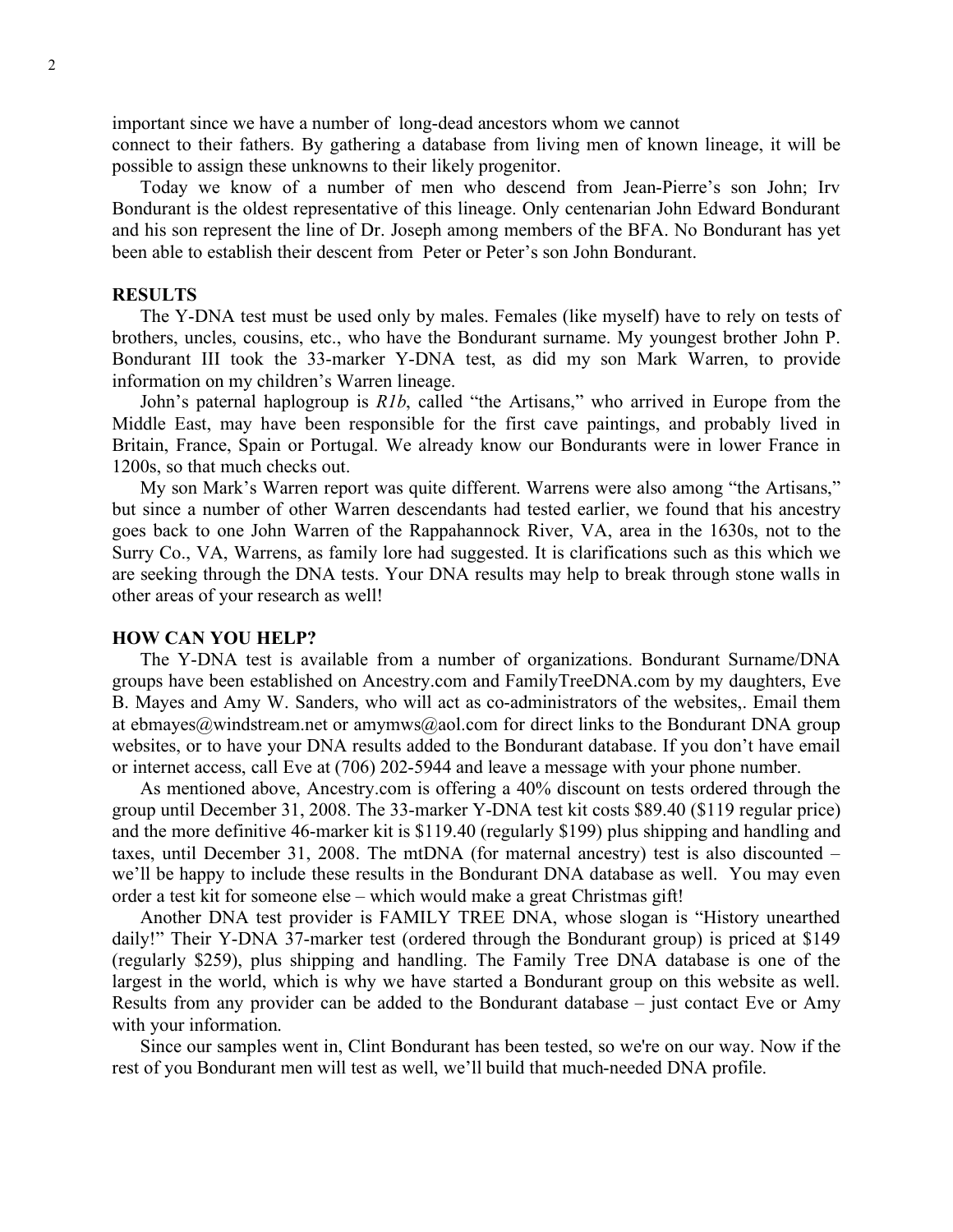## **THE BONDURANT FAMILY ASSOCIATION** WHAT AN ABSOLUTELY WONDERFUL 2008 BFA MEETING IN MIDLOTHIAN, VA. THE TOUR WAS BEYOND WORDS AND EVERYONE HAD SUCH A WONDERFUL TIME!

As we walked the steps our ancestors trod, on the same land where they farmed and played, the same homes they lived and died in, and wondered if only we could hear the tales those walls could tell, how marvelous it would be. These were the homes of our ancestors -- the Bondurants of yesteryear.

We had a time of togetherness, a time of learning about our ancestors, a time of sharing stories of our history, a time of welcoming new members to BFA, a time of laughing about all Ruby's adventures in her quest for her family tree -- so many memories we will always hold dear.

Special thanks to to so many people who helped make the meeting a success. Special thanks to Ruby T. Smith and Mary B. Warren for planning the great tour of Bondurant homes in Buckingham County. To our lovely hostesses -- Martha Louis who served a delicious luncheon at "Col Alto" -- Peggy Thome for her graciousness at "Perry Hill" -- Constance Eldridge for sharing her "Twelve Oaks" home -- Ruby Talley Smith for having everyone in constant laughter as our speaker for Saturday night's meeting -- Jack Bondurant as our Treasurer for so many years -- Sharon Kingen for her great job as Secretary -- Marcelle for helping with Meet Your Kin, and providing lovely badges for all -- Mary B. Warren for tirelessly publishing our newsletters.

It takes a family to make a home, and takes all of us to make BFA a successful organization. Thank you each and every member. May God Bless!

Carroll and Ginny Bondurant Wray, co-presidents

## BFA'S 2009 ANNUAL MEETING WILL BE HELD IN ATHENS, GEORGIA, OCT. 16-17. **Y'all plan to come**!

### **THE BEST CHRISTMAS GIFT IN TOWN!**

If every member gave ONE MEMBERSHIP to their family member or cousin, just think how much our BFA membership would increase! We had only 9 new members in the last year. No standing in lines, no gift wrapping! What are you waiting for?

We challenge you to increase that to 75 new members with Christmas gifts in 2008. That would add 50% to our membership for 2009!

Your check for \$20, and the name and address of the recipient is all that's needed. Mail to our Treasurer: **Jack Bondurant, 5112 Mt. Vernon Memorial Highway, Alexandria, VA 22309.**

#### **TREASURER'S REPORT - Sept. 30, 2008**

by Jack Bondurant, Treasurer

| Membership                                                                                                                                                                                                                                                                                                                         |                                      |     |
|------------------------------------------------------------------------------------------------------------------------------------------------------------------------------------------------------------------------------------------------------------------------------------------------------------------------------------|--------------------------------------|-----|
| Active Members (paid 2008 dues as of Sept. 30)                                                                                                                                                                                                                                                                                     |                                      | 157 |
| Members reported last meeting [2007]                                                                                                                                                                                                                                                                                               |                                      | 164 |
| Members (2007) not renewing membership                                                                                                                                                                                                                                                                                             |                                      | 16  |
| New members in 2008                                                                                                                                                                                                                                                                                                                |                                      | Q   |
| $\mathbf{r}$ $\mathbf{r}$ $\mathbf{r}$ $\mathbf{r}$ $\mathbf{r}$ $\mathbf{r}$ $\mathbf{r}$ $\mathbf{r}$ $\mathbf{r}$ $\mathbf{r}$ $\mathbf{r}$ $\mathbf{r}$ $\mathbf{r}$ $\mathbf{r}$ $\mathbf{r}$ $\mathbf{r}$ $\mathbf{r}$ $\mathbf{r}$ $\mathbf{r}$ $\mathbf{r}$ $\mathbf{r}$ $\mathbf{r}$ $\mathbf{r}$ $\mathbf{r}$ $\mathbf{$ | $\cdots$ $\sim$ $\sim$ $\sim$ $\sim$ |     |

In the spring of 2008 approximately 100 letters were sent to 2007 members who had not renewed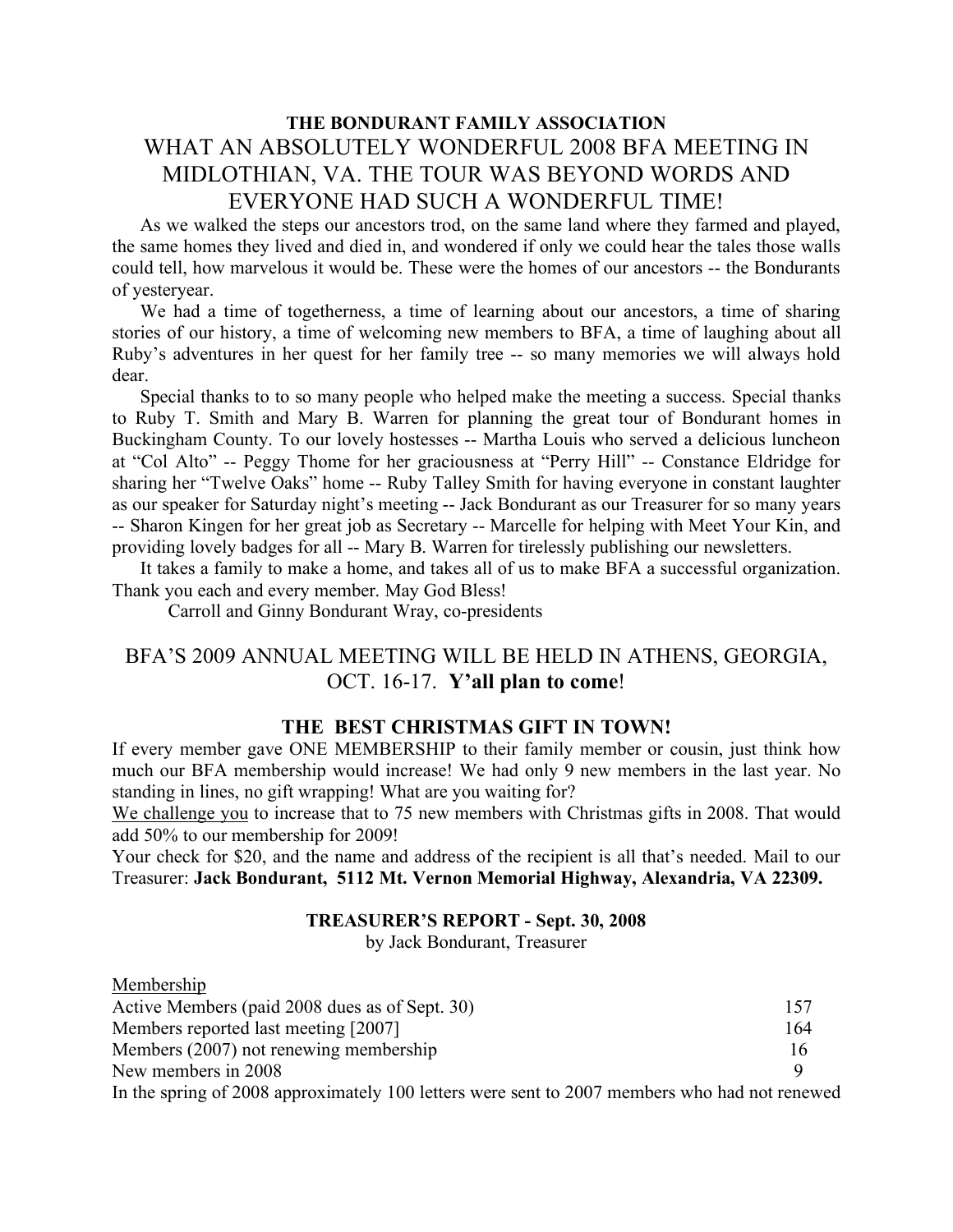their membership. Most of them responded with current dues.

| Financial                                                                                  |            |
|--------------------------------------------------------------------------------------------|------------|
| Balance of BFA funds on Sept. 30, 2007                                                     | 2,494.90   |
| Funds collected from dues, back issues, gifts                                              | 3,375.50   |
| Expenses for printing and mailing of newsletters                                           | 2,852.06   |
| Treasurer's expenses (stamps, bank fees)                                                   | 83.85      |
| Hotel expenses associated with 2007 meeting                                                | 370.50     |
| <b>BFA</b> Website contract                                                                | 103.90     |
| BFA funds balance as of Sept. 30, 2008                                                     | \$2,460.09 |
| The above funds are kept in a BFA checking account at Wachovia Bank (formerly First Union) |            |
| near my home in Alexandria, VA.                                                            |            |

### Comments

As indicated above, our membership decreased by 7 members this year. Last year the decrease was one. Our year-end bank balance decreased only slightly. I had hoped that the inclusion of the newsletters in the web site would generate more new members, but that has not materialized. In fact, very few members have requested the access codes to enable them to view the newsletters. Maybe we should publish an article in the next newsletter explaining the availability and how they can be accessed. We need to do something to increase our membership. Respectfully submitted,

Jack Bondurant, Treasurer

### *The Secretary's report will appear in a later issue.*

### **HICKORY WITHE CEMETERY, Fayette Co., TN.** Copied about 1964

From Sandra Dike, sandra.dike@bmhcc.org.

SARAH A., daughter of R.M. & P.A. Bondurant, Nov. 26, 1845 Aged 7 years, 11 mos, 7 days. MAGDALINE V. BONDURANT, died July 27, 1840, Aged 70 years, 12 days. R.M. BONDURANT, died April 16, 1866, Aged 65 years, 7 days PAMELIA A., wife of R.M. BONDURANT, died Dec. 26, 181845, Aged 43 yrs, 10 mos, 13 days.

[Bondurant kin] MARY ISABELLA ALEXANDER, wife of Henry Monger [sic]Pitman, born May 14, 1823, Charlotte, N.C. At rest Dec. 1908 SALLY D. PITMAN, born July 6, 1799, died Oct. 4, 1847 E.H. PITMAN; H.P. PITMAN, and S. BELLE PITMAN (no dates on marker) HENRY PITMAN, A Mason, born Aug. 14, 1798, died Jan. 11, 1865 E. PITMAN (no dates) P.A. PITMAN, died Aug. 5, 1883, age 27 years. *The Bondurant Family Association* members at "Col Alto"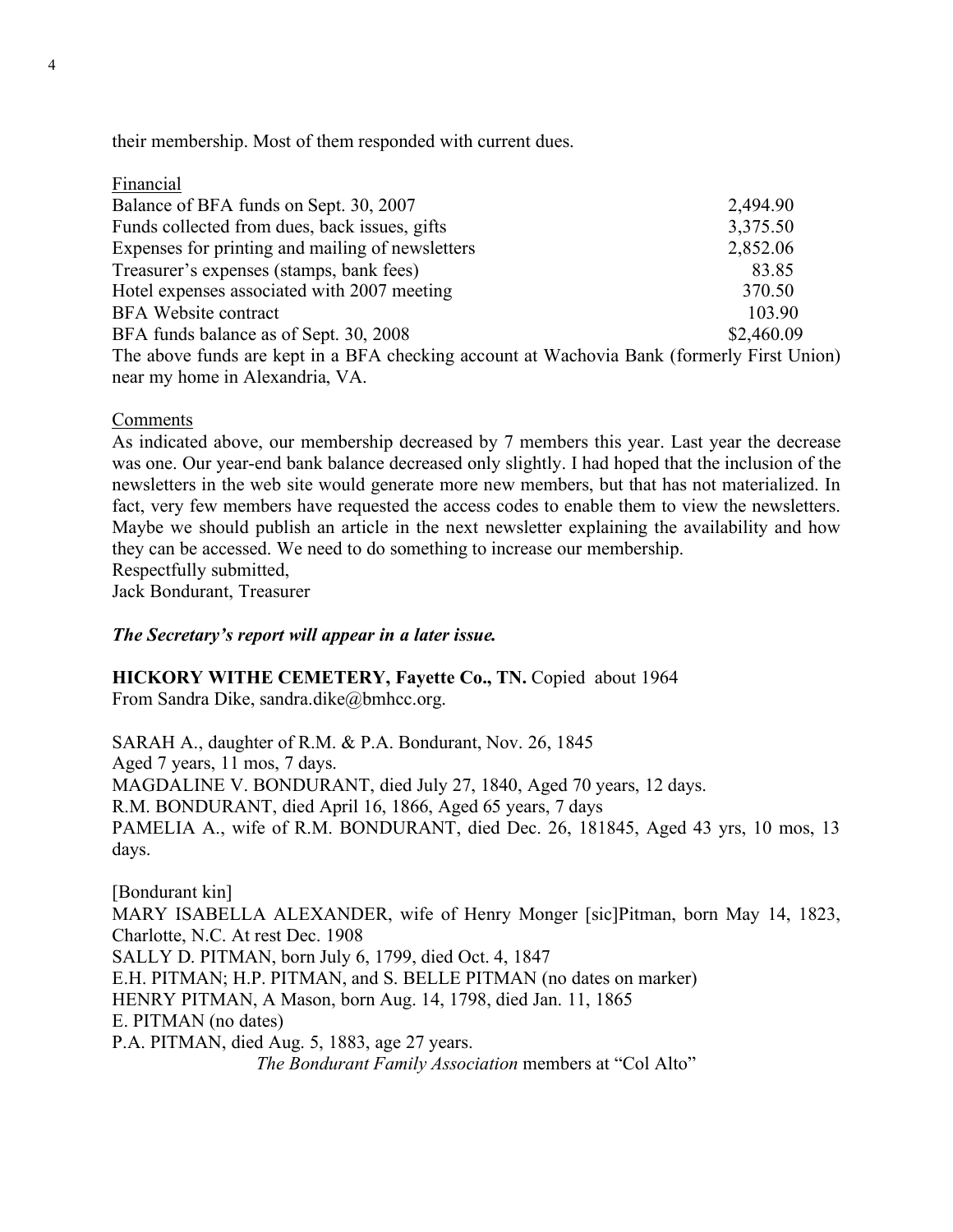

## **THE BUCKINGHAM COUNTY, VA, TOUR 18 October 2008**

Jean-Pierre came to Jamestown 20 Sept. 1700 on "the Second Transport" -- the PETER & ANTHONY. He settled first at Manakintown, VA, then bought land at Matoaca, VA, and finally died in 1735 in King William Parish, near Midlothian, VA. His 400 acres were divided between his three sons, Dr. Joseph, John (Sr.), and Peter. John and Joseph remained longest on Jean-Pierre's land, and served successively as Church Wardens of King William Parish.

The land grant Jean-Pierre purchased in 1725 near Manakintown, was cut into a new county, Cumberland, in 1749. His Bondurant family thus became residents of Cumberland Co. without ever moving. As long as the Bondurants remained in or near Manakintown, their opportunity to expand and obtain new land was virtually non-existent. The area had filled fast, and the land allotted to the Huguenots were very small tracts.

Widow Ann Tanner Bondurant remained with their eldest son Joseph, a physician, and the last record found of her occurred in 1768 in Cumberland Co., where Joseph then lived. Her mother, Mrs. Mary Tanner,

had died testate in the new county of Albemarle in 1760, leaving her daughter Ann "Bundran" 1 shilling.

New lands to the south and west were being opened up for settlement, and the promise of larger acreage continued to tempt the Bondurants. Jean-Pierre's sons gradually sold out in Cumberland Co., and moved into Albemarle Co. where they obtained much larger acreage. With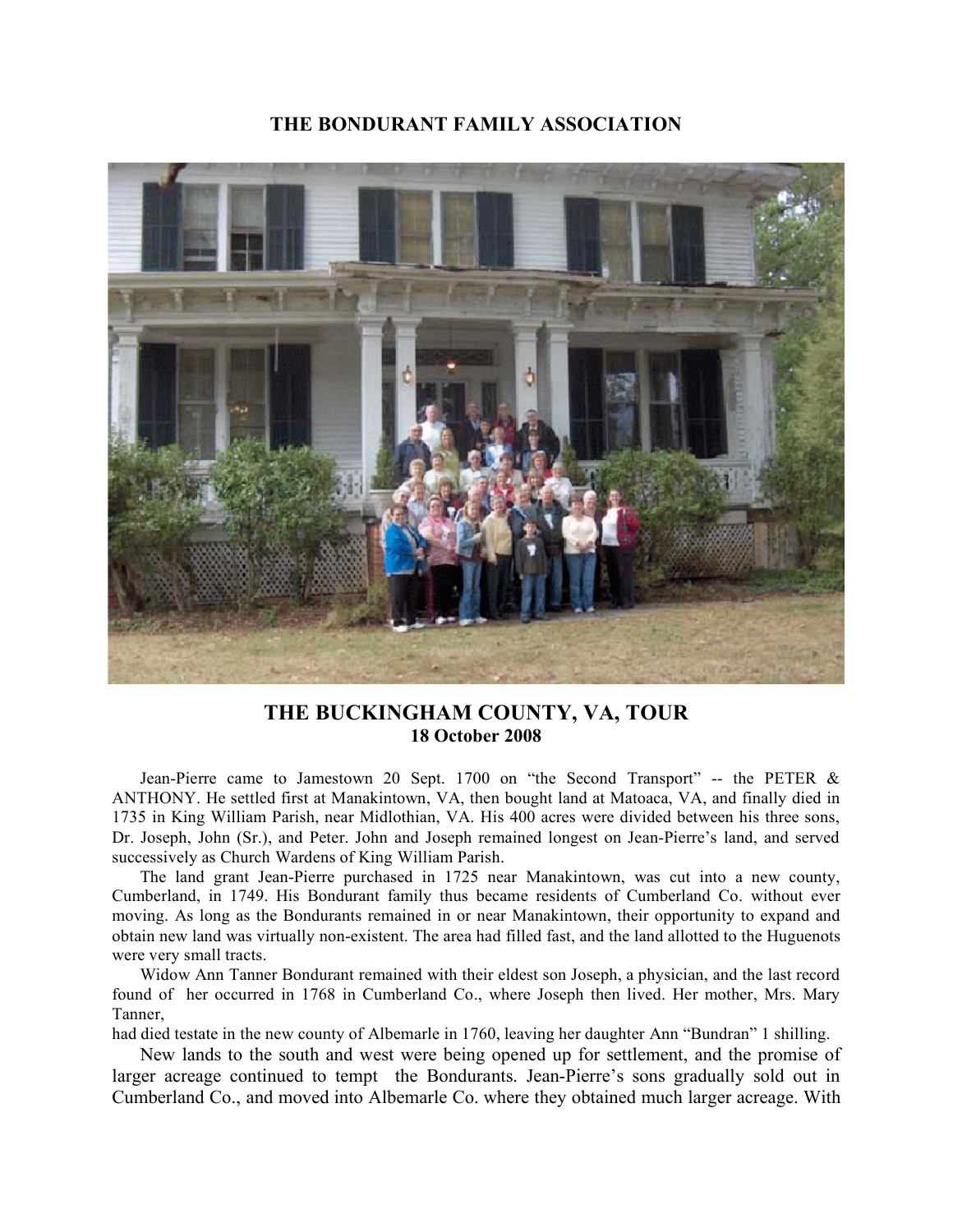them went daughter Ann Bondurant Ford, her husband James, and their family. Only Jean-Pierre's daughter Françoise Bondurant Sallé, and her family, remained in the Manakintown area.

#### **WHY BUCKINGHAM COUNTY?**

The vast territory of Albemarle County was split along the James/Fluvanna River in 1761, and the southern portion, where Fords and Bondurants had settled, became Tillotson Parish, Buckingham Co., VA.

The advantages of the Buckingham area were obvious; it was the next county west of Manakintown, the land was well watered, forested, had mineral resources, and river access and land was available. Many of their neighbors made the same decision, and names of landowners in Buckingham Co. contain many from Manakintown.

Although the Bondurant father, and sons, Joseph and John, were active in the Huguenot Church at Manakintown, once they left the area, their connection with the Huguenot faith was terminated.

Records of Tillotson Parish, Buckingham Co., the Anglican or Established Church, show payments for welfare activities being made to John, Joseph, and Peter Bondurant before the Revolution. But nothing survives which shows that they were actually practicing Anglicans.

So far as we know, all of Jean-Pierre's children, except Françoise, died in Buckingham Co.

#### **A NEW CONGREGATION**

James and Ann Ford Bondurant's daughter Ann Ford married Rene Chastain, Jr., who was one of the early Baptist "exhorters" in Virginia. Like the Fords, the Chastains settled in Buckingham Co., and with a number of other former Manakintown residents, they formed the **Buckingham Baptist Church** in 1771, with Bondurants as members.

At the end of the Revolution, a petition was circulated through the new state of Virginia, seeking to remove from the hands of the Episcopal (formerly the Established, or Anglican) Church, the properties which had been paid for by taxes of non-members. Signers include the Bondurants, Chastains, and many former Manakintown landowners.

Lacking public tax support Tillotson Parish (Episcopal) closed, and the meeting house fell into disrepair. The Baptists reclaimed the building, and ultimately bought it from the Diocese of Virginia. This Baptist congregation after the Revolution included about 200 families, according to Edwards' *MATERIALS TOWARDS A HISTORY OF THE BAPTISTS.* 

After World War II, the growing Baptist congregation added a twin building, and connector to the older building, and did extensive remodeling. It was at this time that the Vestry Room, attached to the old church was demolished and replaced with the connector. The name of this room has been misinterpreted in some earlier writings as the "nursery."

#### **BUCKINGHAM COURT HOUSE**

When the county decided to build a court house, Thomas Jefferson was asked to prepare plans. Modeling the building after a small Greek temple, the building was completed by 1833.

Unfortunately in 1869 a fire destroyed both the court house, and the Clerk's Office, wiping out more than a century of historical records! The Court House and the Clerk's Office were rebuilt. The Clerk's Office has recently been renovated.

#### **THE BONDURANTS DEPART**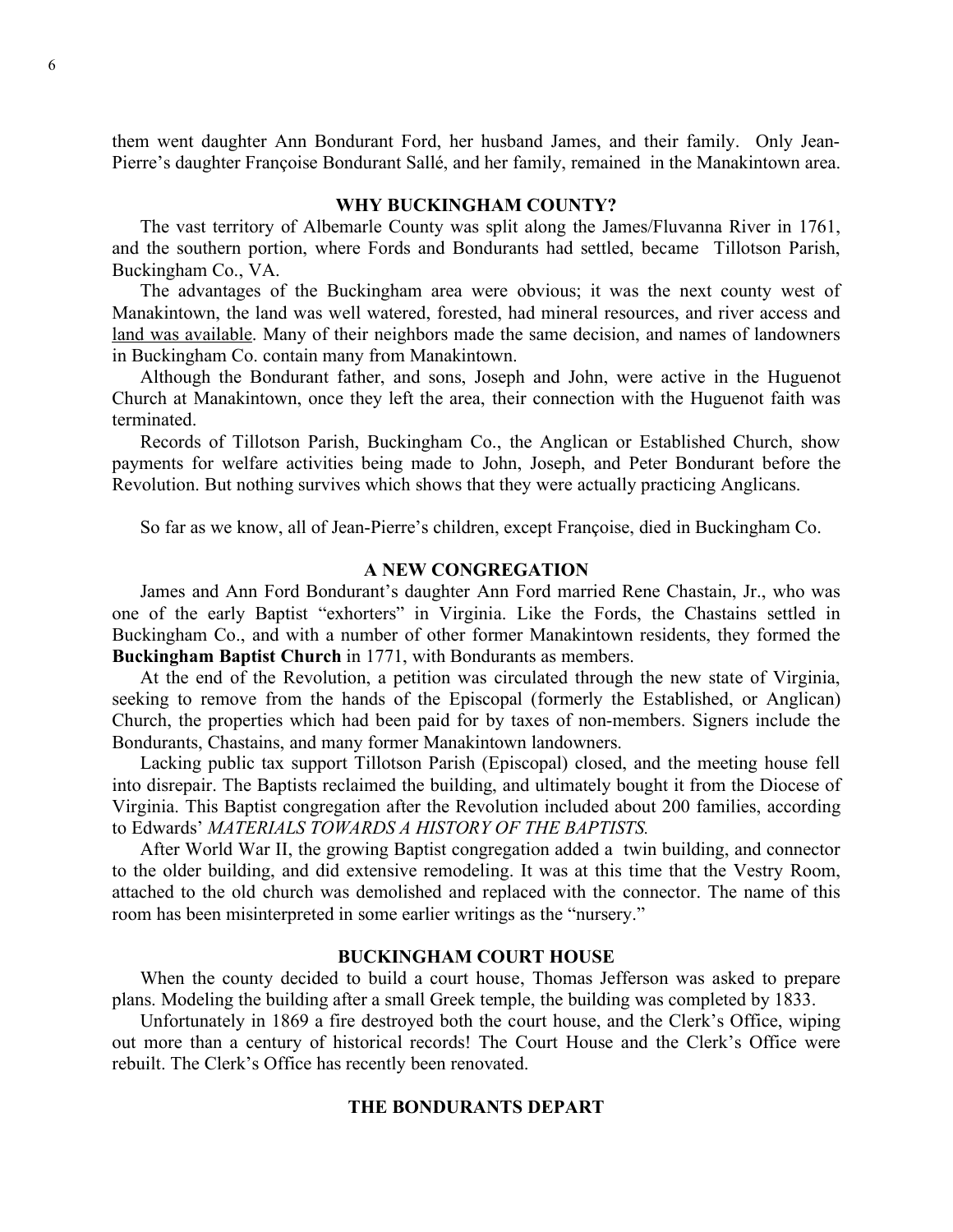After the death of their parents in Buckingham Co., many of Jean-Pierre's grandchildren decided it was time for them to find new homes. Some stayed close by, moving to Bedford Co.; others went southward to Henry Co., VA, and into NC; some crossed the mountains and settled in Kentucky. The family then scattered far and wide, with only a few Bondurants remaining in VA.

### **MAYSVILLE PRESBYTERIAN CHURCH**

This handsome Greek Revival building, very similar to Jefferson's Court House, was constructed in 1830. Bondurants who remained in Buckingham Co. were among its members, and buried in its cemetery.

#### **COL. THOMAS MOSELEY BONDURANT (1797-1862) MARCIA LOUISE MOSELEY (1799-1879)**

Born in Buckingham Co., T.M. Bondurant was a well known agricultural innovator, plantation owner, and owner of *THE RICHMOND WHIG* newspaper. County Clerk Malcom Booker has a silver cup presented to Bondurant in the 1836 for outstanding agricultural achievement, which he loaned for us to see. A



sketch of it was made by our hostess Martha

Louis, an artist.

After marrying his cousin Marcia Louise Moseley (1799-1879), Thomas M. Bondurant built "Variety Shade" on extensive land holdings. Of their seven children, the first three died in childhood and were buried in the small family cemetery near the house at "Variety Shade."

Mary Bondurant Warren believes that the two children, shown with their parents in these portraits were the son and daughter who died of scarlet fever in November 1832. By an unknown artist, these portraits hang at "Perry Hill," and "came with the house," owner Peggy Thome told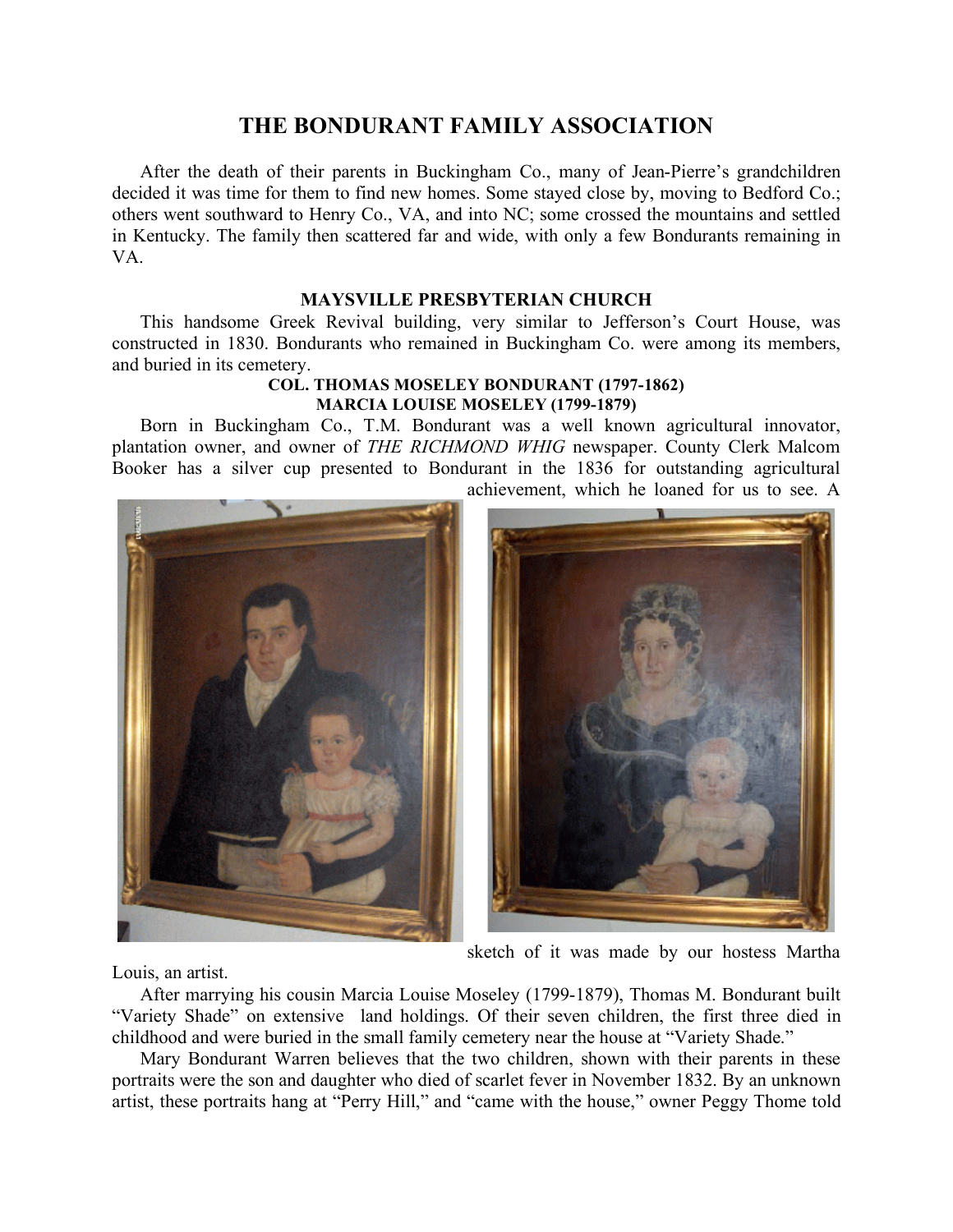

us.

Col. Thomas M. Bondurant owned *THE RICHMOND WHIG* newspaper. He died after a fall from his horse in 1862. His widow died in 1879, and both were buried in the family cemetery at "Variety Shade."

Marcia and Thomas Bondurant's children were:

Sarah Eliza (1824-1837)

Amanda Harding (1827-1832) of scarlet fever

William Arthur (1829-1832) of scarlet fever

Angelina Judith (1831-1906) who became the wife of Dr. William Paxton Hall, and for whom "**Perry Hill**" was constructed.

Dr. Thomas Lee Bondurant (1834-1915), physician, who never married.

Alexander Joseph (Sandy) Bondurant (1836-1910) married Sarah Emily McFarland Morrison, and for him T.M. Bondurant built "**Col Alto**."

George Perkins Bondurant (1838-1886), C.S.A., an attorney who never married.

Two homes we visit today were built as wedding gifts for two of his children by Col. Thomas Moseley Bondurant, a grandson of Dr. Joseph Bondurant and Agnes Radford, son of William Bondurant (1747-1803) and Judith Ann Moseley (1772-1855). Col. Thomas Moseley Bondurant's home "Variety Shade" was destroyed by fire, but the family cemetery remains.

"**Twelve Oaks,**" [left] a much earlier house , was constructed about 1776 by an **unknown Bondurant**. It stands on part of Dr. Joseph Bondurant's 2200 acres of Buckingham Co. land. Might it have been built by Dr. Joseph? Who knows? It was constructed during his lifetime.

This is a view of the original front of the house, facing north on a now unused road. The main entrance was a door in the middle of the second story, which has been turned into a window.

The original house had three stories, two rooms to a floor, and faced north. A porch across



the second floor back was bricked up to form a room with an outside entrance, for use by traveling preachers. Remodeling done after World War II removed this room, and made other changes in the house.

 The kitchen was detached, and a separate office building once stood in the yard. An 1811 plat showed that John Jones bought the house and 135 acres for his son William. A chimney brick is dated 1812, so perhaps the house was enlarged at that time.

The Eldridge family has owned the home since 1870.

### **VICTORIAN "PERRY**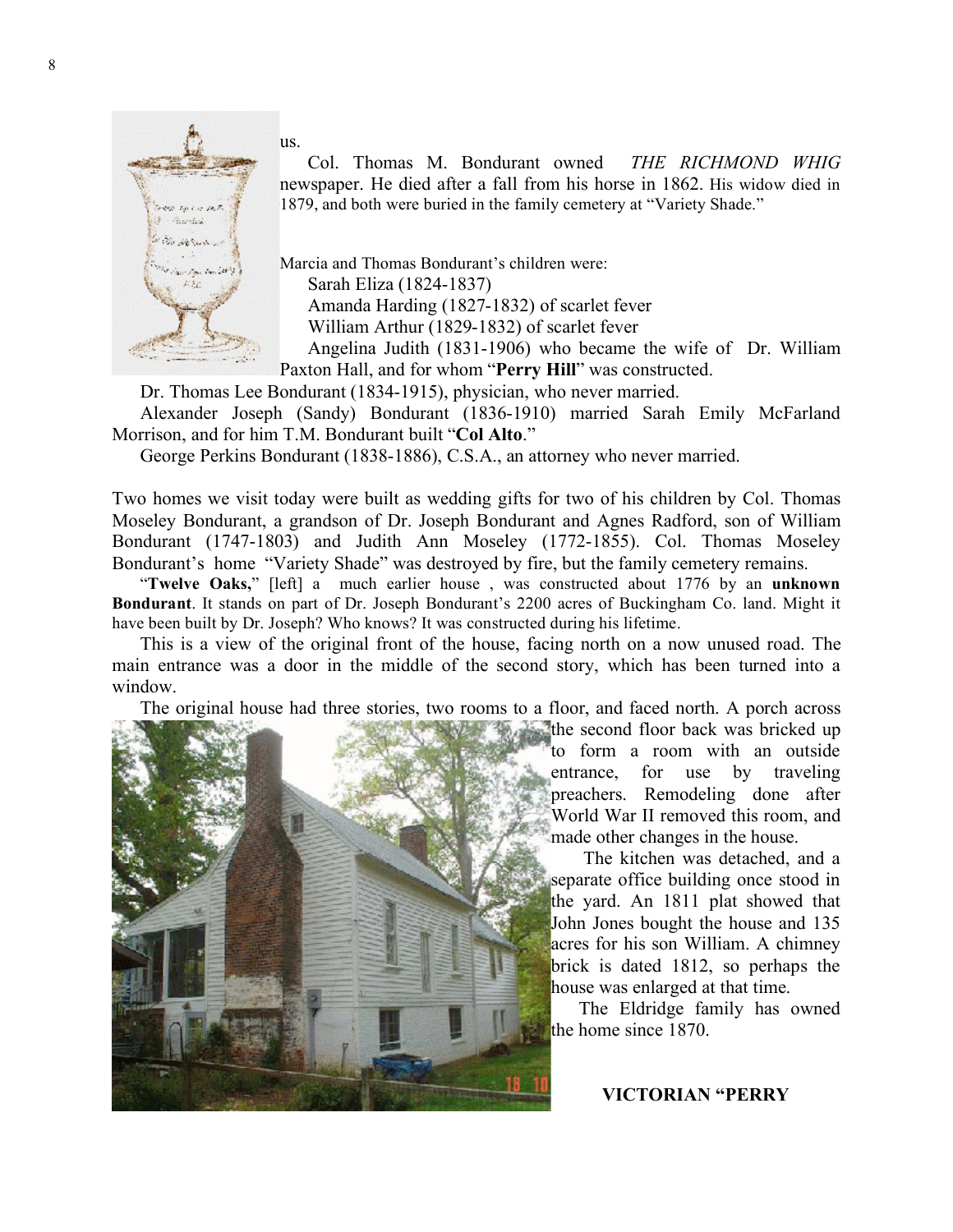## **HILL"Bricks on the left wall of the front porch of "Perry Hill" --**

From a transcription at VA Historical Society. Mss1P/4197b/Perkins/Section 1. Apparently when these bricks were solidifying, someone inscribed the family history of Thomas Moseley Bondurant who was building the house. When the firing was completed, these inscribed bricks were laid to form a band of information between left window, and front door.

[Brick inscriptions in sequence] Thomas M. Bondurant born May 24th 1797 William Bondurant father of Thomas M. Bondurant was son of Joseph Bondurant [Dr. Joseph, Jean-Pierre's son] Marcia wife of Thomas was daughter of Arthur Moseley son of Robert [Moseley] He [Thomas M.] married 23rd November 1823 to Marcia L. [Louise] Moseley Judith Bondurant mother of Thomas M. Bondurant [Judith Moseley, sister of Arthur, above] Alexander J. Bondurant born 1839

[next row] Arthur Moseley married Sallie Perkins daughter of Col. William Perkins George P. [Perkins] Bondurant born 1838 Their daughter Angelina Bondurant born August 12 [1831]

[next row]

Arthur Moseley had 5 children, Jane, Samuel, William P.[Perkins], Marcia, and Eliza Wife of William Bondurant [Magdalene Veril Moseley] was daughter of Robert Moseley, Sr. and his wife who was Magdaline Guerrant.

Thomas Moseley Bondurant had this home constructed for his daughter Angelina, on her marriage to Dr. William Paxton Hall, Sr. When the family history bricks were made, we do not

know, but they are an unusual feature of this Victorian home.

On the northeast of the house is an enclosed family cemetery, and a lone cairn outside the walls of **John W. [Watkins] Perkins,** born 31 May 1752, died 17 March 1803, 50 yr 09 mo. 17 dy. [He married Elizabeth Bondurant, daughter of Dr. Joseph Bondurant and Agnes Radford. Where was Agnes buried?]

Modern tombstones within the places cemetery are:

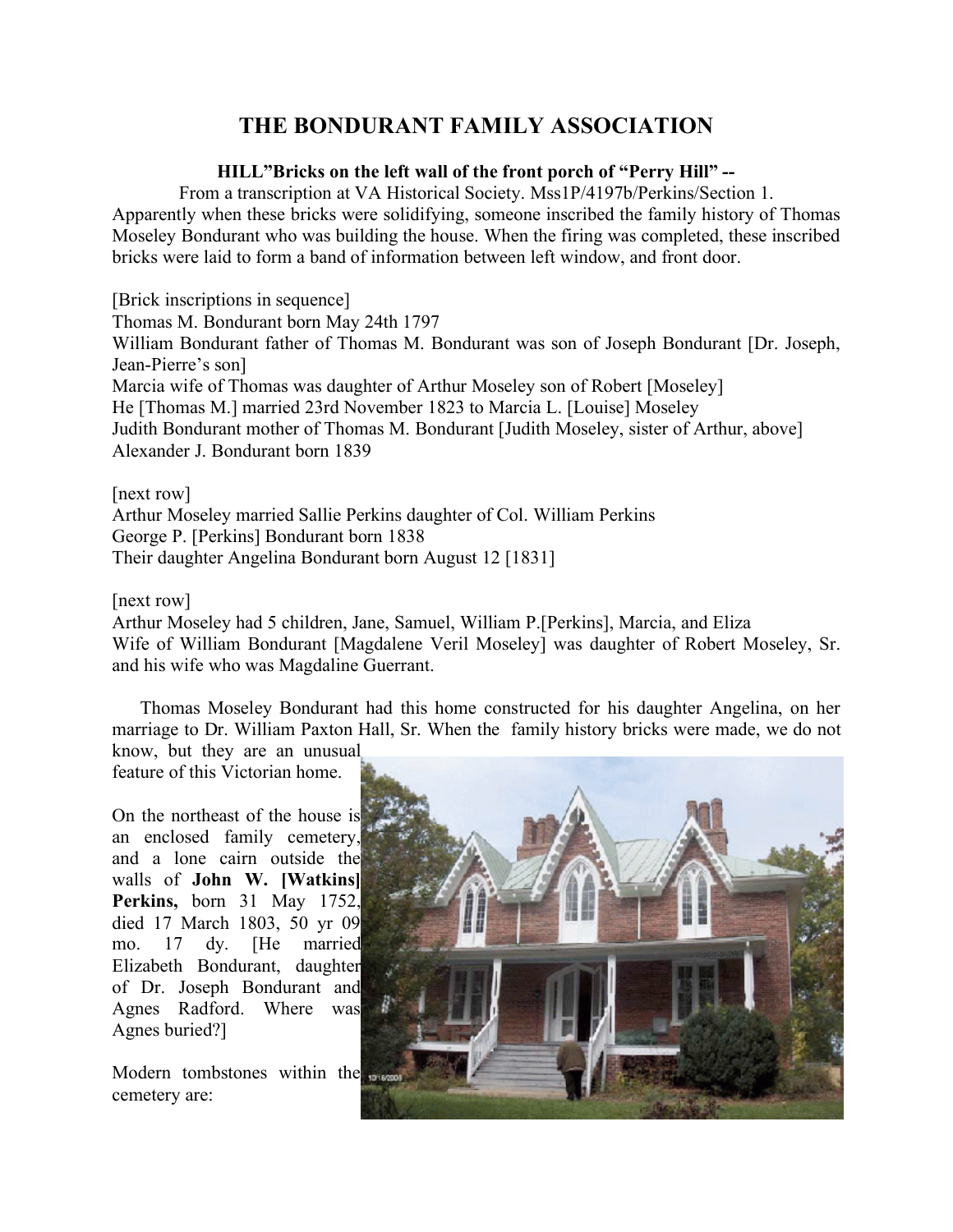**Robert Anderson Hall** (1878-1948) [son of Alexander Stuart Hall, Jr.] **Pocahontas Bolling Gantt** (1875-1957) [wife of R.A. Hall] **Sarah Perkins Gantt** (1877-1957) [sister of Pocahontas B. Gantt] **Pocahontas Hall Stroud** (1907-1960) [daughter of R.A. and Pocahontas G. Hall]

**Alexander Stuart Hall, Jr.** (1912-2005) [should be II, for he was son of Robert Anderson Hall. His wife Russwyn Otis died earlier.] **Elizabeth Hall Clendenning** (1917-1968) [dau. of R.A. Hall]

Children of Dr. William Paxton Hall, Sr. and Angelina Judith Bondurant of "Perry Hill" were: Judge Alexander Stuart Hall, born 26 July 1852 "Perry Hill," Died 13 Feb. 1932, "Afton" in Buckingham Co., but buried at "Solitude Farm" Buckingham Co. He married 1st Frances Lightfoot (Fannie) Anderson, and 2nd Mildred Merry (Minnie) Ellis.

Thomas Bondurant Hall, Sr., born 1853 Buckingham Co., died 1911 there, buried Maysville Presbyterian Church cemetery. Wife Nannie Newman EllisLouise Jean Bondurant (Lula) Hall, born about 1860 Buckingham Co., died about 1885, no further data

William Paxton Hall, Jr., born about 1864 Buckingham Co. no further data.

**Thanks are due to our hosts**, who provided a delicious lunch at "Col Alto" and visits to these three surviving Bondurant homes in Buckingham Co. Paul and Martha Louis, P.O. Box 12, Buckingham, VA 23921, assisted by her sister Jane Guthrie of Farmville, VA. Mrs. Peggy Thome, "Perry Hill," 7878 S. James River Rd., Buckingham, VA 23921. Mrs. Constance Eldridge, "Twelve Oaks," 4835 Greenway Rd., Buckingham, VA 23921- 3200.

And to Mr. William R. (Bill) Hudnall, 25963 N. James Madison Hwy., New Canton, VA 23123, e-mail: whudnall@moonstar.com, who shared the history of Buckingham Baptist Church with us.

### **2008 BFA MEMBERS**

*Name, mailing address, telephone number e-mail address*

Genealogy Center Allen Co. Pub. Library, PO Box 2270 900 Webster St., Fort Wayne IN 46801- 2270.

Ms. Ona Dale Alvarez, 9435 Loch Leven Ct., Laurel MD 20723.

M/M Elliott B. Andersen, 8012 Wonder St., Citrus Heights CA 95610.

72440.2232@compuserve.com

Mrs. Marilyn B. Anderson, PO Box 274, Basehor KS 66007, 913/724-2027.

mander8399@aol.com

Mrs. Susan Bondurant Arnold, 1106 - 8th St. SW, Rochester MN 55902, 285-1439.

Mr Thomas B. Bailie, 10045 Weko Dr, Bridgman MI 49106, 616/465-4567.

tbailie@aol.com

Mr. Wayne E. Bailie, 3004 Pinewood Cir., Manhattan KS 66502-2085. webale@ksu.edu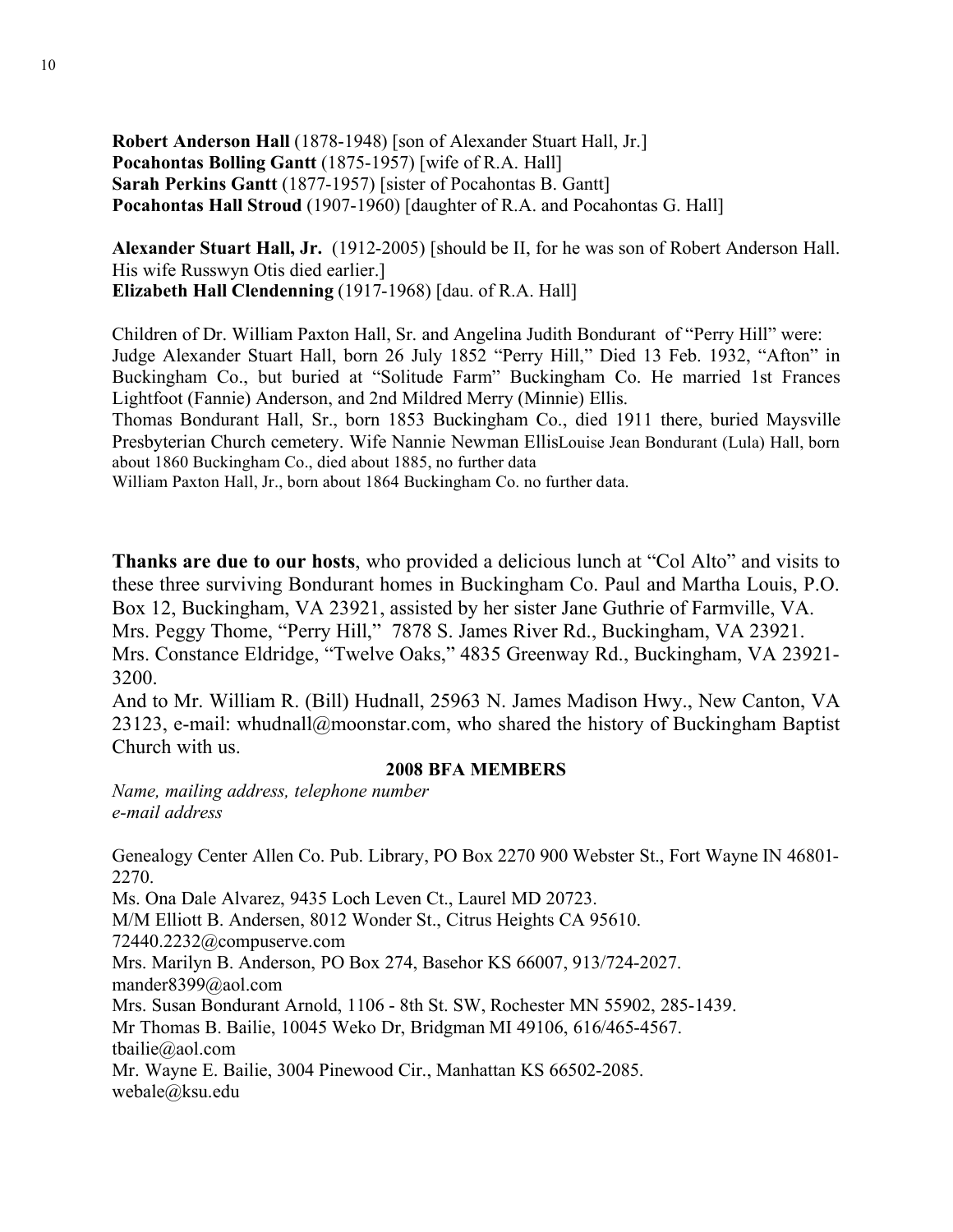Miss Charlotte Ballance, 425 Timber Dr., Decatur IL 62521-5516, 217/428-2118. Ms Jeane Brown Barham, 3618 Glenbrook Rd, Fairfax VA 22031, 703/280-2591. Mrs Mary E.B. Bates, 2618 Childs Lane, Alexandria VA 22308, 703/548-1929. M/M Murphy T. Beverly, 2501 Tannehill Dr., Houston TX 77008-3052, 713/864-6862. mtbeverly@comcast.com Mrs. Patty Lynch Black, 241 Warren Rd., San Mateo CA 94402, 650/579-7084. M/M Albert G. Bondurant, PO Box 210, Baker LA 70714-0210, 504/775-3613. hcbclotile@aol.com Ms. Amy Bondurant, 1340 31st St. NW, Washington DC 20007. albond@attglobal.net M/M Andrew Jack Bondurant, 5112 Mt Vernon Memorial Hwy., Alexandria VA 22309, 703/780-8383. jbondur999@aol.com Mr. Ben Bondurant, 131 Hammett Ave., Radford VA 24141. M/M Bobby Joe Bondurant, 158 Lake Dr, Amherst VA 24521, 804/946-7603. bondurantsbake@cs.com Mr Charles I. Bondurant, PO Box 8251 11758 Longtree Lane, Conroe TX 77387, 713/361-7441. Ssg. Clinton Bondurant, 219 Shannon Ct, Senoia GA 30276, 770/599-9664. eod13@earthlink.net Mr. David C. Bondurant, 7503 Shrewsbury, Baton Rouge LA 70808, 225/767-0539. dbondurant@turner-industries.com M/M David M. Bondurant, PO Box 21808, Lexington KY 40502, 859/361-5404. d.bondurant@insightbb.com M/M David W. Bondurant, 4025 Becket Dr, Colorado Springs CO 80906, 719/576-5543. Mr. Edward T. Bondurant, 3433 NE 34th, Portland OR 97212. Ms. Eugenie Nall Bondurant, 5502 N. Suwanee Ave., Tampa FL 33604. eb@eugeniebondurant.net M/M Gordon E. Bondurant, 966 Harbortowne Rd, Charleston SC 29412, 843/795-7947. gebond@comcast.net M/M Hix C. Bondurant, 205 Fairway Dr, Radford VA 24141, 540/639-2154. hixlil@charter.net Mr Howard D Bondurant, 3434 Snow Creek Road, Martinsville VA 24112, 540/656-1796. hbondura@webtv.com M/M James Houser Bondurant, 5700 NE 82nd Ave. #B6, Vancouver WA 98662-9430, 360/260- 4484. jhbondu@alphastate.com Mr. James Spencer Bondurant, 441 Maywood Court, Decatur IL 62526-4211, 217/877-9366. Miss Jane Gay Bondurant, 446 Alcazar Ave., Coral Gables FL 33134, 305/447-9090. Janebond@comcast.net Mr. Jerry Bondurant, 533 W County Rd 900 N, Lizton IN 46149, 317/994-5203. skizzix2@yahoo.net Mr. John Edward Bondurant, 1920 Crestview Dr, Bartlesville OK 74003, 918/336-5310. M/M John Hodges Bondurant, 1200-4 Darbyshire Rd., Louisville KY 40222, 859/985-5670.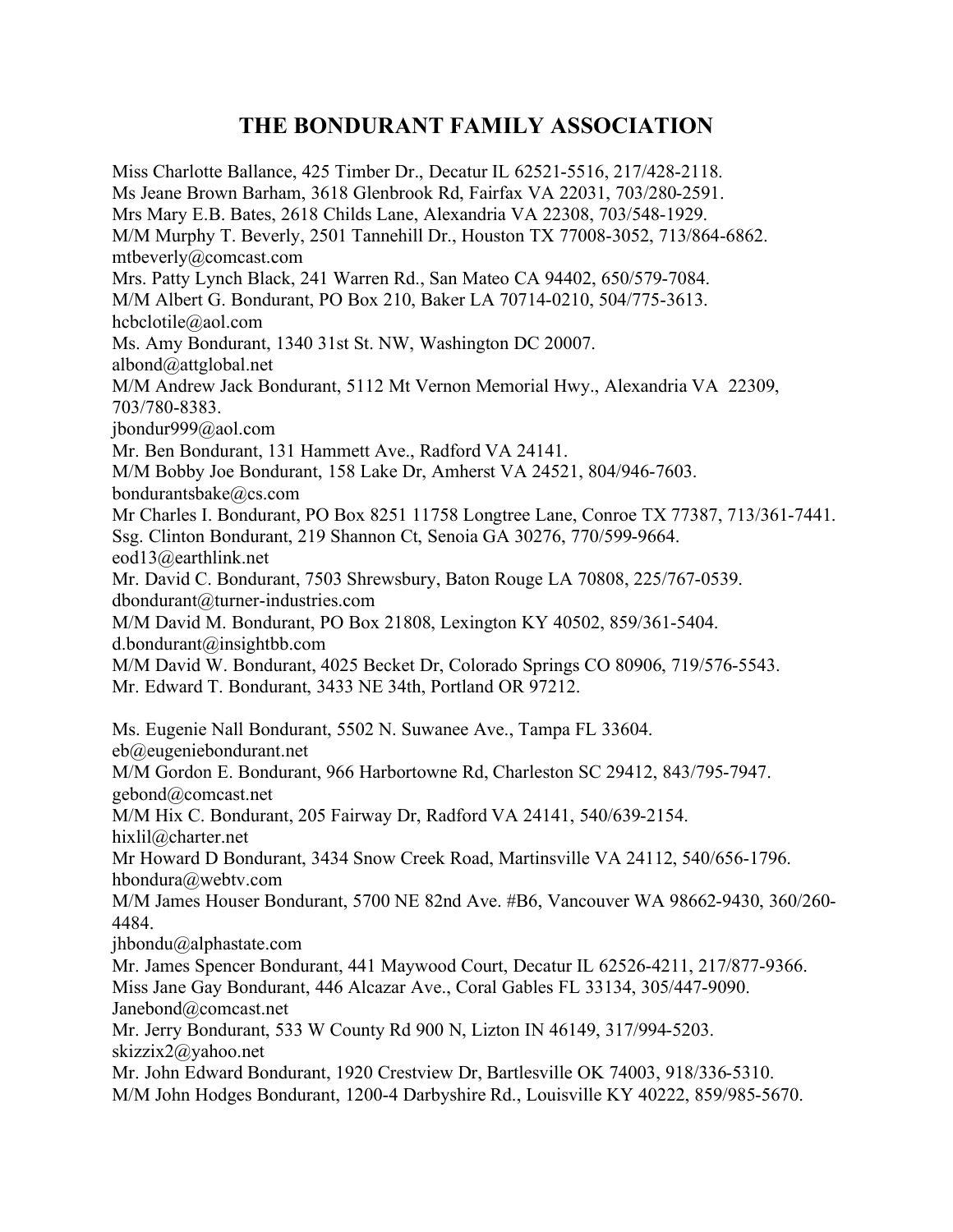$john.bondurant@insightbb.com$ 

M/M John Tyree Bondurant, 1704 Sweetbriar Ln, Louisville KY 40207, 502/897-1405. theresaw55@yahoo.com

Mr Kenneth Dean Bondurant, 16620 Charles Otter Dr., Sonora CA 95370, 209/586-2503. kenbsr@mlode.com

M/M Luther L. Bondurant, 3413 Bainbridge Blvd, Chesapeake, VA 23324, 757/545-0348. Ms Marcy R Bondurant, 430 M St. SW, N-306, Washington DC 20024, 215/439-1105. marcy\_bondurant@freddiemac.com

Mrs. Mary Edna Bondurant, 7338 Peaks Mill Rd, Frankfort KY 40601, 502/227-7686. M/M Matthew R. Bondurant, 266 Champlain Dr., Plattsburgh NY 12901, 518/561-1618. bondurantmr@hotmail.com

M/M Neal Bondurant, 2935 Roche Dr. N, Colorado Springs CO 80918-1735, 719/593-1842. Mr. Paul Al Bondurant, 5371 Del Rey Dr, Colorado Springs CO 80918, 719/599-8495. Mr. Randall L. Bondurant, 205 Winner Ave., Smithville MO 64089, 816/532-605?. randybondurant@sbcglobal.net

Mr Robert Edouard Bondurant, 933 East 19th St., Casper WY 82601, 307/234-1366.

Mr. Robert L. Bondurant, 1835 S Jefferson, Casper WY 82601, 307/234-8717.

Mr. Roy S. Bondurant, 343 Autumn Lane 234-8717, Carlisle MA 01741.

Surly@comcast.net

Miss Sarah Elizabeth Bondurant, 701 First St, Elizabeth City NC 27909, 252/335-1665.

Mr. Scott W. Bondurant, 505 North Pinon, Olathe, KS 66061, 913/829-4391.

Mr. Si M. Bondurant, 1414 Roxbury Pl, Jackson MS 39211, 601/981-1494.

SMB@netdoor.com

Dr. Sidney W. Bondurant, 2101 Country Club Rd., Grenada MS 38901.

swbondurant@yahoo.com

Mr. Stanford L. Bondurant, 409 E Nelson Ave, Alexandria VA 22301, 703/549-3664. bondlund@aol.com

Dr. Stuart Bondurant, 209 Cedar Berry Lane, Chapel Hill NC 27517-7207, 919/929-1899. M/M T.J. (Jack) Bondurant, 1818 Northwoods Lane, Salem VA 24153, 540/387-2814.

M/M Thomas C. Bondurant, 238 Thomas Nelson Lane, Williamsburg VA 23185, 757/345-5157. tbondurant@prodigy.net

Mr. Thomas R. Bondurant, 7 Charleston Circle, Brandon MS 39047, 601/992-1607. tomb@misnet.com

Mr. Thomas R. Bondurant, 1045 Denison St, Indianapolis IN 46241, 317/241-4482.

Mr. Walton G. Bondurant Jr., 121 Commodore Lane, Smithfield VA 23430, 757/365-0409. wbondurant@bondurantlaw.com

M/M Wayne L. Bondurant, 3500 Carlton Ave # K-38, Fort Collins CO 80525, 970/266-8785. bndrnt@aol.com

Mr. William G. Bondurant, 500 S Osteopathy #314, Kirksville MO 63501, 606/665-6335. wbondura@sbcglobal.net

M/M William Irvin Bondurant, 845 N 14th St, Wytheville VA 24382, 703/228-6084.

Mr. Ben A. Boswell Jr., 8607 Stillwood Ln, Austin TX 78757, 512/459-9064. babosjr@onr.com

Mrs. Charles H. Bounds, 309-D Cedar Crest Apt, Tuscaloosa AL 35401, 205/759-1245. M/M Frank Boyd, 6600 S Country Club Dr, Oklahoma City OK 73159, 405/681-7078.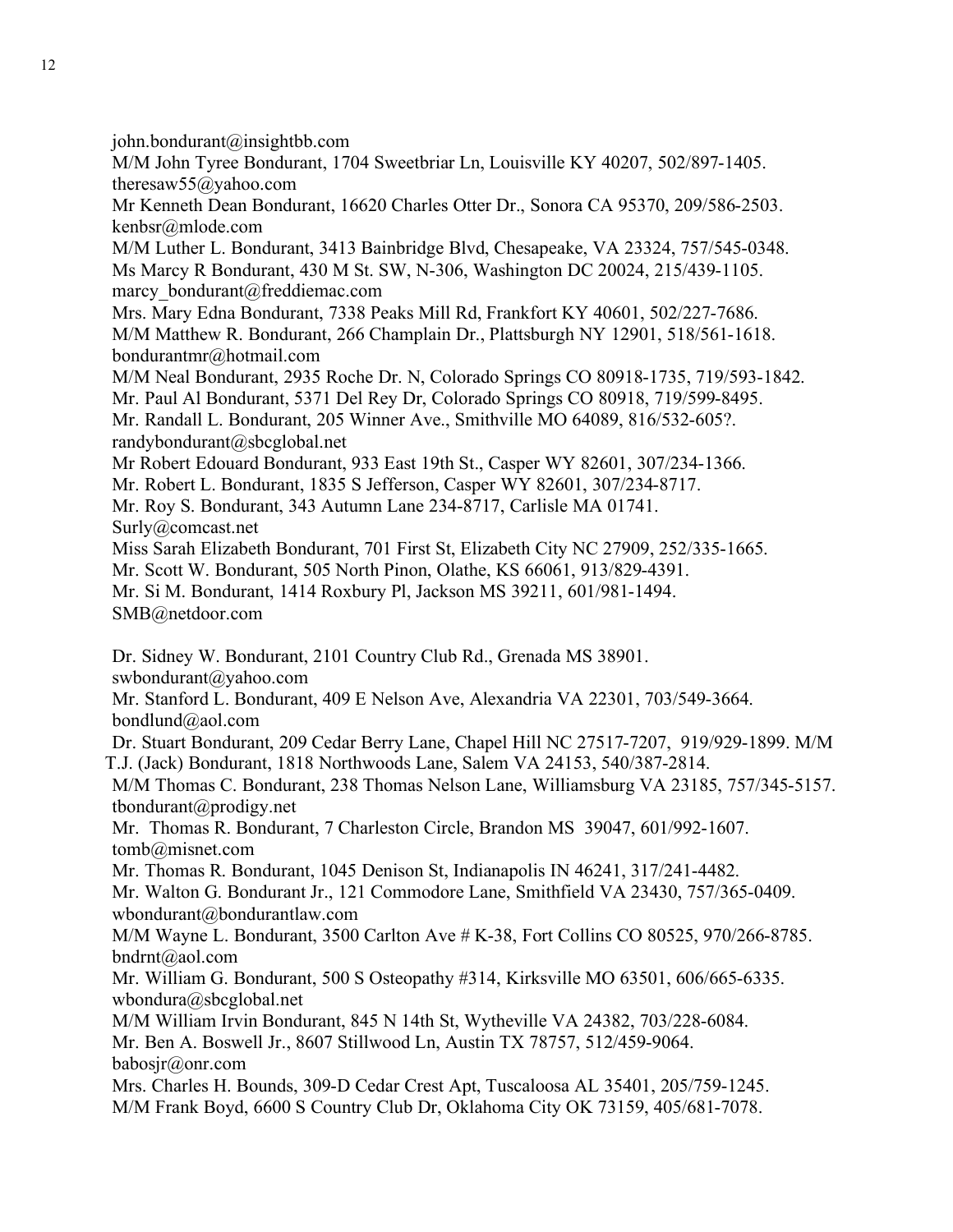ouengr@cox.net

Ms Amy B. Bridges, 6050 Green Haven Rd., Winston-Salem NC 27103, 336/231-2125. amy5amy@hotmail.com Mr. David W. Brown, 25 Dunvale Rd. #348, Towson MD 21204. dwbrown1701@yahoo.com M/M Wayne Brown, 1268 Brookridge Dr, Columbus OH 43235, 615/442-8999. lwbcbrown@aol.com Mr. Donald K. Bundrant, 2020 Vickie, Irving TX 75060, 972/254-6264. dbondo@ev1.net Ms. Sandra Rose Bundrant, 300 Brandywine Dr., Old Hickory TN 37138, 832-1209. Miss Wanda L. Burcham, PO Box 493, Penney Farms FL 32079, 904/284-9883. bwandammd@wmconnect.com Mrs. Carolyn B. Burgin, 6724 E. 58th St., Tulsa OK 74145. Mrs. Pamela J. Butler, 8608 Hampton Ave. NE, Albuquerque NM 87122-2636. PamelaJButler@aol.com Ms. Phyllis Bondurant Campbell, 1106 Parsons Place, Greensboro NC 27410-4186, 214/717- 6775. M/M Richard Cosby, 12782 Cherrywood St, Poway CA 92064, 619/679-0957. RichCoz@aol.com Mrs. Mabel C. Culpepper, 3208 Casa Bonita Dr. NE, Albuquerque NM 87111, 505/296-2952. Jculpep890@aol.com Mrs. Marilyn G. Cummings, 348 Rosemont Ringoes Rd., Stockton NJ 08559, 609/397-5363. Ken.cummings@msn.com Decatur Genealogical Society, 1255 W South Side Dr., Decatur IL 62521. Mrs. Mary Thomas Dennis, 3800 Sam Boney Dr. #903 Windlands South, Nashville TN 37211, 615/331-3874. Mrs. Sandra Kay Dike, 1931 Westbriar, Cordova TN 38016, 901/227-2427. dikesk@att.net Mrs. Bonnie Dodson, 249 Old Mill Rd., Bland VA 24315, 276/688-6122. bonniedodson50@yahoo.net Ms. Melinda Doellman, 2700 Lind St., Quincy IL 62301, 217/653-4023. ldmd81@insightbb.com Mrs Susan A. B. Dubois, 152 Deaver Rd, Elkton MD 21921, 410/620-9011. susi@netscape.com Ms. Jane Fairburn, 314 Palmer Ln, Mc Cormick SC 29835, 864/391-2419. jfairburn@wctel.net Acquisitions, Family History Library, 35 N West Temple St, Salt Lake City UT 84150. Mr. Bruce T. Ferguson, 1805 Lewis Ln, Owensboro KY 42301, 270/684-4110. Mrs. Wanda Bondurant Flener, 9009 Lantern Lite Pkwy, Louisville KY 40220, 502/491-4958. wbflener@bellsouth.net Mrs. Marie B. S. Flewellen, 227 Candlewood Dr., Blairs VA 24527. Mr. Gary Don Ford, 2123 N FM 2360, Rio Grande City TX 78582, 956/488-5825. gdford@southtexascollege.edu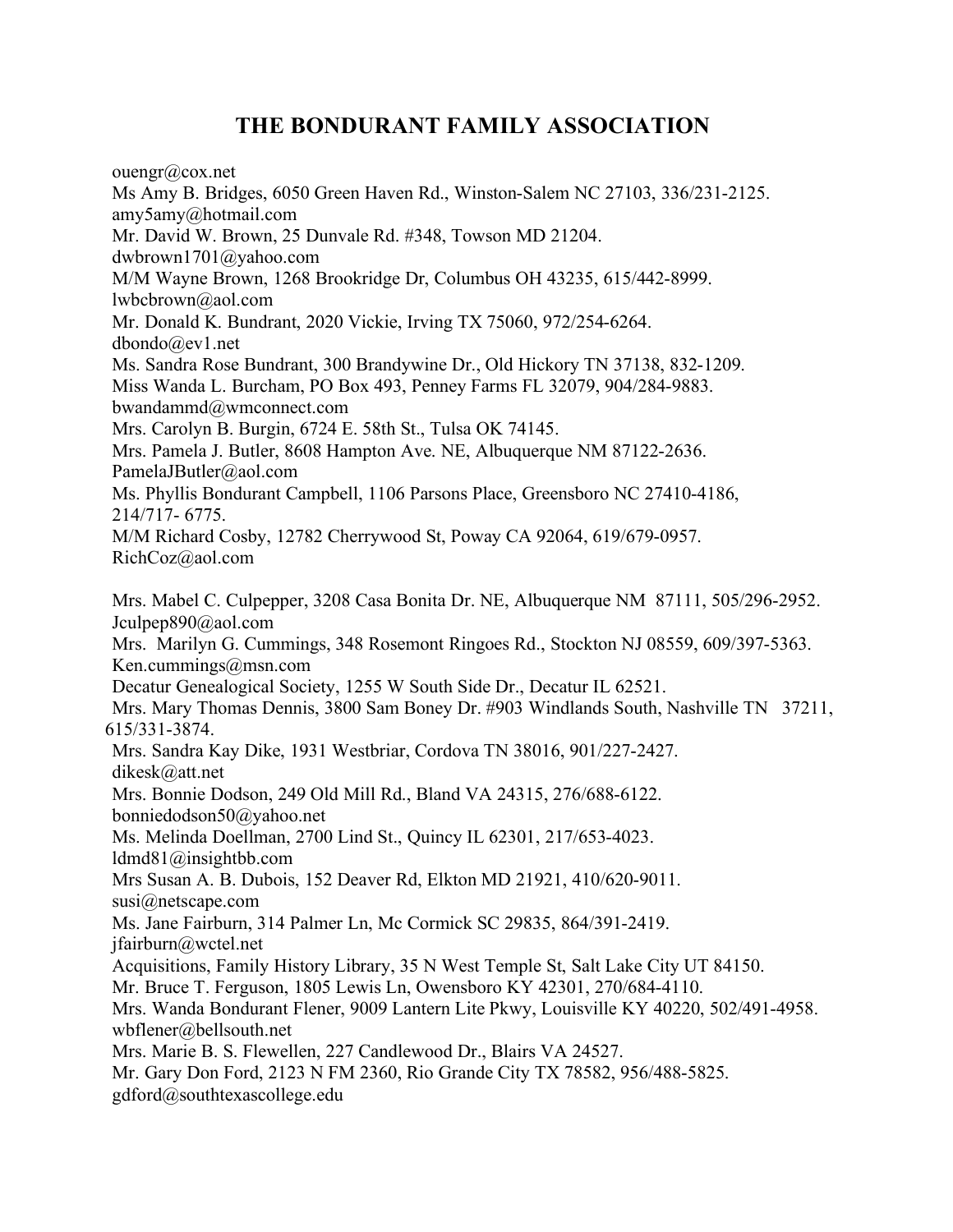Ms. Joyce G. Foster, 109 Walnutview Dr, Beaver WV 25813-9755, 304/252-3755. jgfoster@mtneer.net Mr. Emmett L. Fox, PO Box 84, Arrington VA 22922-0084, 434/263-6786. Mrs Julia Bondurant Freeman, 501 Barfield Drive, Summerville SC 29485, 803/875-5601. Ms Emmie Lee Gagne, 1155 Sutton Hollow Rd., Martinsville VA 24112, 703/638-4526. Mrs. Elizabeth Gale, 5594 Buring Court, Fort Myers FL 33919. L. Gaynor, 2860 Richard Ave, Concord CA 94520-5532, 925/682-6679. elgaynor@hotcoco.infi.net Mr. David Pelham George, 1500 Westbrook Ct., Apt. 2122, Richmond VA 23227, 804/353-8392. dave.george@wcrichmond.org Mr. William Glover, 915 Southam Dr., Bon Air VA 23235. 01Glover@comcast.net M/M Harry L. Greene, 1274 S 103rd East Ave, Tulsa OK 74128, 918/835-9642. olddustbowl36er@sbcglobal.net Mrs. Inez B. Griffels, P.O. Box 1487, North Plains OR 97133, 503/846-1307. IGriff@aol.com Mrs. Cary Lynne S. Hall, 2255 Braeswood Park Dr. #2434, Houston TX 77030-4444, 832/433-7962. texya@aol.com Ms Rebecca Ann Halliday, 117 Oak Ridge Dr., Lafayette GA 30728, 607/638-7093. jabeck@comcast.com Mrs. Martha L. Harlow, 2506 Berenson Lane, Austin TX 78746-1917, 512/306-9687. mjharlow1@gmail.com Mrs. Catherine H. Helms, P.O. Box 537, Homerville GA 31634-0537, 912/487-5377. cathy.helms@helmslaw.com Ms. Marcelle B. Hoffman, 458 S Camden Dr, Beverly Hills CA 90219-4229. mkbhsubscribe@pacbell.net M/M David K. Holland, 5508 Saddlewood Lane, Brentwood TN 37027. Mrs. Judy Isaacs, P.O. Box 1407, Frankfort KY 40602-1407, 804/750-2134. M/M R. Clifton Jones Jr., 19365 Cypress Ridge Terr.1021, Lansdowne VA 20176, 703/754-7030. cliffrej@verizon.com Mrs. Caroline Ann Jopling, 260 Rivergate Dr., Wilton CT 06897, 203/834-0708. cajopling@hotmail.com Mr Tommy Karns, 905 Jona Kay Terrace, Norman OK 73069, 405/360-5244. tom.karns@sbcglobal.net Mrs. Jean Bondurant Keese, 325 Carolyn Dr., Harahan LA 70123, 504/737-9563. Mrs. Beverly Otey Kennedy, 2847 Titleist Dr, Salem VA 24153, 540/387-2476. Mrs. Helen Bondurant Kent, 1484 Oak Forest Dr., The Villages FL 32162, 352/751-1318. helenk@atlantic.net Ms. Sharon Kingen, 5190 N. 500 West, McCordsville IN 46055, 317/335-3781. 11/09/1998 M/M Frank Kramer, 1088 Majestic Hills Rd., Ardmore OK 73402. Mrs. Hazel Bondurant Krutsch, 255 Texas St., Apt. E-375, Rapid City SD 57701, 605/721-3446.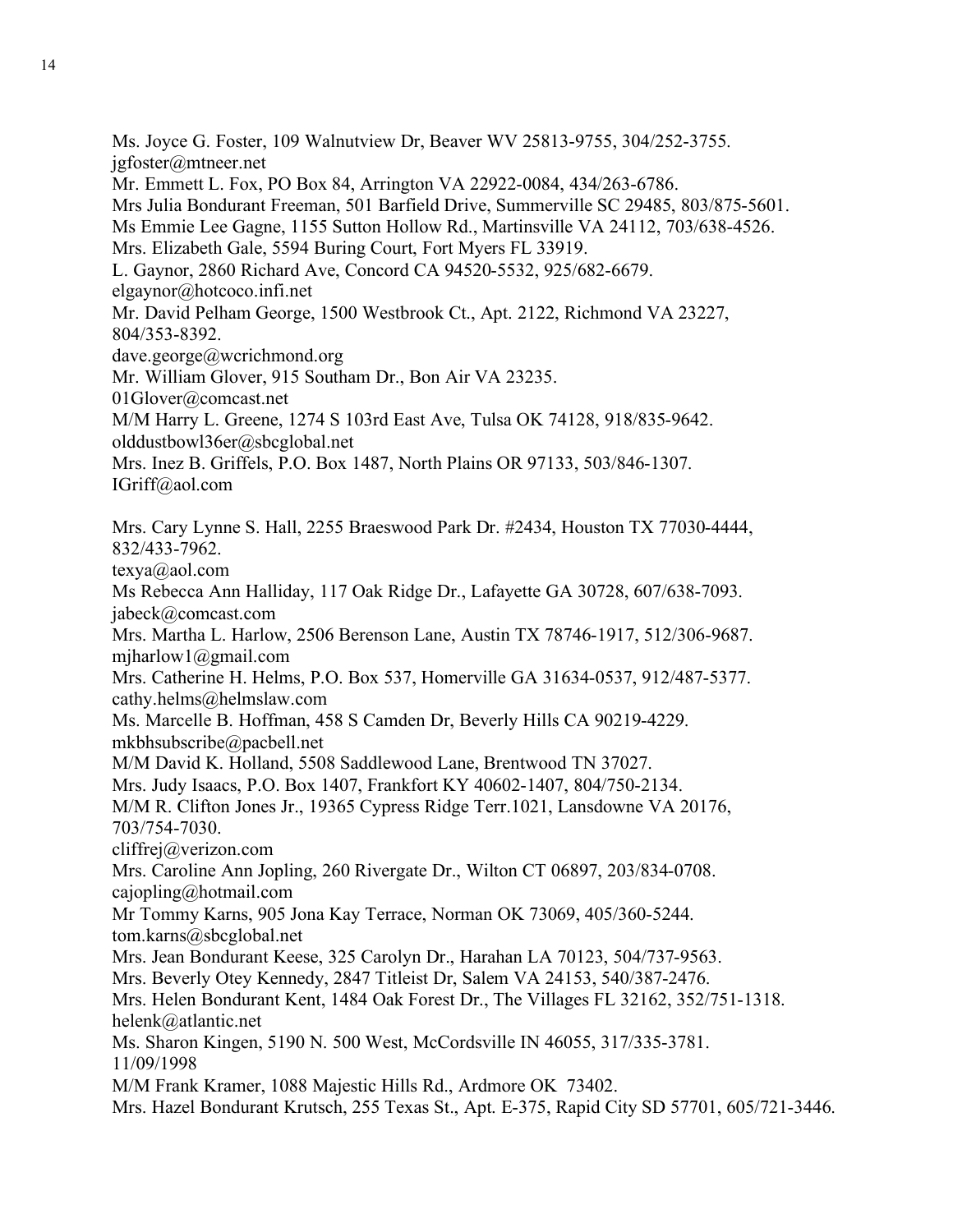hharha@aol.com

M/M Joseph B. Lambert, 1956 Linneman St, Glenview IL 60025. Ms. Eloise Lane, 812 W 25th Ave. #135, Pampa TX 79065-2752,665-1064. Mr. Paul E. Lawrence, 13 Park Terrace, Fairfield Glade TN 38558, 931/452-4776. Mrs. Janet Lefferts, 5431 20th St N, Arlington VA 22205, 703/536-8916. Mrs Terry Louderback, 4213 Aesop Ave., Springdale AR 72762. louderbacks@cox.net Mr. Jack Lynch, 4325 Old Columbia Pike, Annandale VA 22003-2123. Mrs Rebecca B. Lynch, 6533 Elmdale Rd, Alexandria VA 22312, 703/354-6634. Ms Ruth Lynch Long, 205 Farnham Dr., Richmond VA 23236, 804/749-4499. ldylynch@aol.com Ms. Cheryl Morgan. Malinen, 1654 SE 2nd St, Astoria OR 97103, 503/325-7103. cherylmalinen@msn.com Mrs Margaret Ann Mathis, 1590 Dutchman Lake Road, Vienna IL 62995, 618/658-3581. Mrs. Dorothy Bundrant Mayes, 9810 Williamsburg Dr., Upper Marlboro MD 20772, 301/868-6053. Mr. James I. Mehaffey, 6 Biddlebrook Lane, Chadds Ford PA 19317, 610/459-2882. handym2007@aol.com Mrs. Nikki Menconi, 619 4th St, Bremerton WA 98337. weefoke29@aol.com Rev. John A. Mills, 60 Patterson Rd., Fanwood, NJ 07023 . Mrs. Laura Jane Fisher Mills, 1051 Sassafras Circle, Bloomington IN 47401-1281, 812/323-7720. lamills@bloomington.in.us Mr. James L. Morgan, 15 River Creek Lane, Counce TN 38326, 731/689-0160. Mrs. Susan J. Bondurant Muster, PO Box 160, Calhoun KY 42327, 270/273-3288. jmuster47@aol.com M/M Carlton Nash, 527 Highland Dr., Wenatchee WA 98801, 509/663-588?. cwnash@nwi.net Mr. J.B. Pitman, Jr., 45 Driftwood Dr., Somerset KY 42503-4797. 606/677-1933. jbpitman@newwavecomm.net Ms Jeanne-Marie Rogers, 2101 Terriwood Ct, Louisville KY 40223. JeanneMar@bellsouth.net Ms. Denise Sallee, 935 Forest Ave., Pacific Grove CA 93950, 831/373-4659. boann2000@yahoo.com Mr O. William Schumm, Jr., 1006 James Madison Circle, Falmouth VA 22405, 540/371-5956. billynns@cox.net Mrs. Fredde L. Schwaninger, 3812 S. Sequoia Ave., Broken Arrow OK 74011-1156, 918/461-1375. flswan@aol.com Ms. Golda Seyboldt, 3125 Dee Drive, Quincy IL 62305. goldas@fanvid.com Mrs. Beverly Serwitz, 1464 Cheswick Place, Westlate Village CA 91361. Mr. Richard E. Shaver, 27830 Fern Ridge Rd, Sweet Home OR 97386-9559, 367-2999.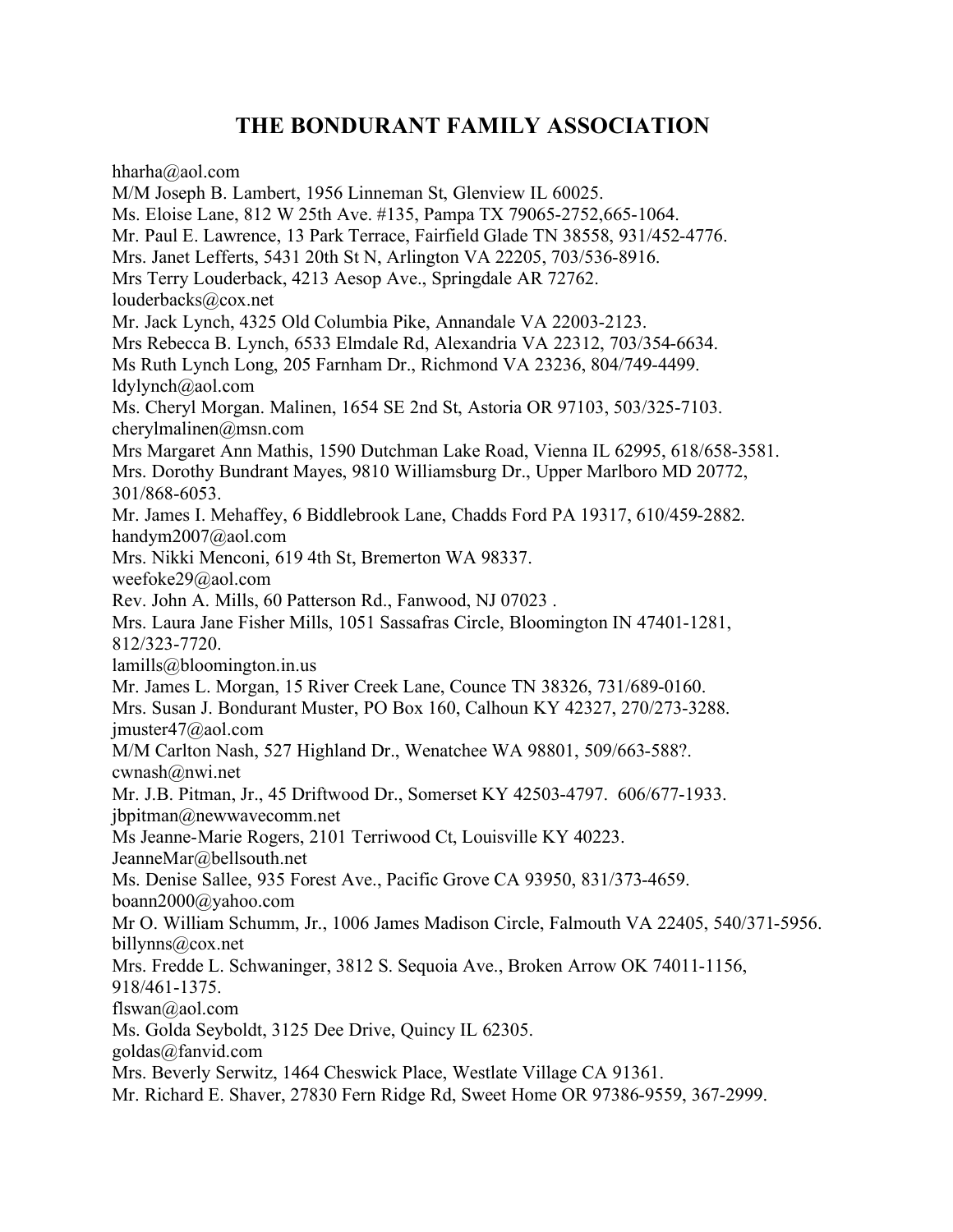rubygem@aol.com Mrs. Polly Jane Statham, 6 Vancouver Pl, Sherman TX 75092, 903/892-2437. Mrs. Mary B. Stinnett, 338 Fletcher's Level Rd., Amherst VA 24521, 804/945-5149. beezie48@aol.com Ms. Judy C. Tanner, 210 Eagle Drive, Macon GA 31211, 478/755-0882. Jtanner755@gmail.com Mrs. Dona McGowan Taylor, 680 McKelvy Rd., Camden TN 38320-4811, 731/584-6934. adtaylor@usit.net Mr. Ronald Wagner, 205 Highland Dr., Warner Robbins GA 31088, 478/922-1353. rtelope@cox.net Mrs Carolynn Knauff Waldon, 520 E Main St, Ripon CA 95366, 209/599-2636. waldonhaus@aol.com Mrs. Mary Bondurant Warren, 750 Glenwood Drive, Athens GA 30606-4628, 706/549-1264. itsmarbleous@hotmail.com Mrs. Virginia J. Wegenast, 8021 52nd Ave West, Mukilteo WA 98275-2633, 425/355-9855. viwegenast@msn.com M/M McClelland W. Wilcox, 105 W. 13th St., Apt. 9 E, New York NY 10011, 212/645-4169. M/M Walter R Wilkins, 6021 Prestwick, Mc Kinney TX 75070, 214/504-9751. gsw28@yahoo.com Mrs. Frances B. Will, 89190 Dahlin Road, Florence OR 97439-8633, 541/997-3003. fngwill@pre-sys.com Mr. Jack Lloyd Williams, 53 E Shasta St., Chula Vista CA 91910-6127, 619/425-9549. rotaman@cox.net Mr. Jerome A. Wilson III, PO Box 65, Blackstone VA 23824, 804/292-7221. Mrs. Nadine. Wilson, 900 North Taylor St. #1927, Arlington VA 22203-1894, 703/465-2149. M/M Scott D. Wilson, 4625 N 26th St., Arlington VA 22207, 703/351-7675. M/M David W. Wingert, 1366 Harvard Rd, Atlanta GA 30306, 404/377-9008. shrwing@bellsouth.net Mrs. Donna Bondurant Wodrich, P.O. Box 3, Rapelje MT 59067, 406/663-2191. M/M Carroll Wray, 94 Carolina Hills Dr., Horse Shoe NC 28742, 828/891-1491. 11/09/1998 Ms. Joanne Yeck, 3485 Indian Hill Dr., Kettering OH 45429, 937/294-3777. mcyeck@aol.com Mrs Ann B Young, 1133 Woodland Dr, Wilson NC 27893, 252/237-1357. Mrs. Phyllis Peyton Young, 944 N. My Lane, Connersville IN 47331, 765/969-2647. phyllispeyton@yahoo.com

Mrs. Ruby Talley Smith, 1429 Decatur St, Baltimore MD 21230, 410/752-3752.

## **ADDITIONS AND CORRECTIONS**

### **From David Holland, bayonet96@yahoo.com.**

"We were excited to find several entries relating to Claire's immediate family. . . . On page 4 there is the entry regarding Chester Tams Bondurant, . . . . but it seems to have been furnished by [David's wife] Claire's dear mother, Nelle Louise Bondurant Mabry (wife of Charles Poindexter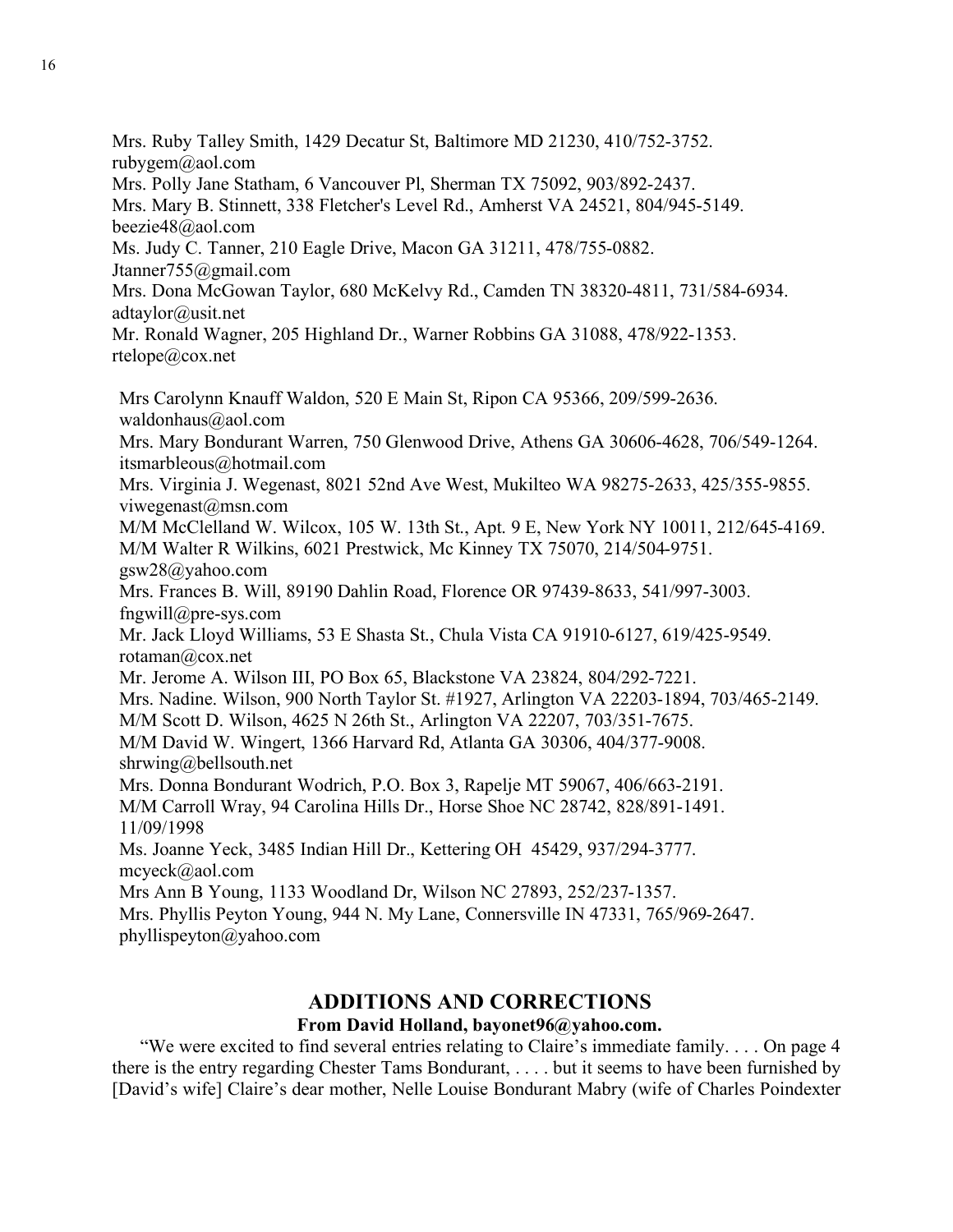Mabry), who was a half sister of Chester Tams Bondurant; C.T. and at least two of his siblings being the offspring of his father's first marriage. The father's name was actually John Jay Crittenden (J.J.C.) Bondurant, not J.B. as shown in the entry. The famous Kentuckian and American statesman may have been a friend of J.J.C.'s father Benjamin Franklin Bondurant, who removed from Shelby Co., KY to TN in the early 1820's to the vicinity of Dresden, Weakley Co., TN with his family.

An interesting thing in the short life of this gentleman was that he was a tireless businessman who built quite a large set of holdings on his own. It was said that at one time he held all the levee building contracts from St. Louis to New Orleans, and he then sub-contracted the work out to several large contracting firms. He also amassed land holdings, and was well known in business circles.

As noted in a later entry on page 5, regarding Mrs. Kate (Reid) Bondurant, the widow of C.T. Bondurant, their son, Chester Reid Bondurant was the 'informant' for that latter entry. Claire's Aunt Kate was said to be a beautiful and gracious lady, who, after the untimely death of her husband, removed to California where Reid graduated from UCLA. Reid later was a successful commodities broker in Memphis; although his roots remained in Hickman. Another fine gentleman who is sorely missed. His memory lives on in his children and with those of us privileged to have known him.

One other interesting side note is that C.T.'s moter was Katherine Virginia Tams. Her maiden name was Ferrell, and her father and mother came from NC. Thomas Ferrell was an enterprising man who moved with the frontier. He first came to the vicinity of Nashville where he established a blacksmithing, boat building, produce buying, livestock buying, and other enterprises. He built flatboats, actually little more than boxes that he would then fill with produce, animals and other items, hire men to help and would then float down the Cumberland River to the Ohio [River], thence down the Mississippi to either Baton Rouge or New Orleans, where the contents would be sold. The boats would then be taken apart and the wood and metal bindings would be sold. I bet a lot of the ironwork in the French quarter of New Orleans came from those items that he had forged.

Later he shortened his river trip, with the dangers of Indian attacks and all the problems of the wild rivers, by removing to the vicinity of what has become Hickman, KY, where he continued his enterprising ways. He was, in fact, on the Mississippi River with a flotilla of boats when the New Madrid earthquakes began. Leaving one of his sons in charge he managed to get on the east bank where he bought a horse and rode back to see if the family was safe. They were. He later in life removed once more to Louisiana where he wrote a fine memoir of the earthquakes and his early life. That was published in several local papers, and we have a coy of the accounts.

So Chester Tams Bondurant came from a family of hardworking, enterprising, honest, and skilled folks who faced a lot of hardships and overcame adversity in many ways. His life, though short, was filled with many successes.

Our thanks to Clint Bondurant for jogging our memories. . . ."

From **Sandra Dike, sandra.dike@bmhcc.org**, came a correction and additional information on the families mentioned in issue 79.

Hickory Withe is in Fayette Co., TN, not KY as mentioned in #79. Mrs. Grace Crenshaw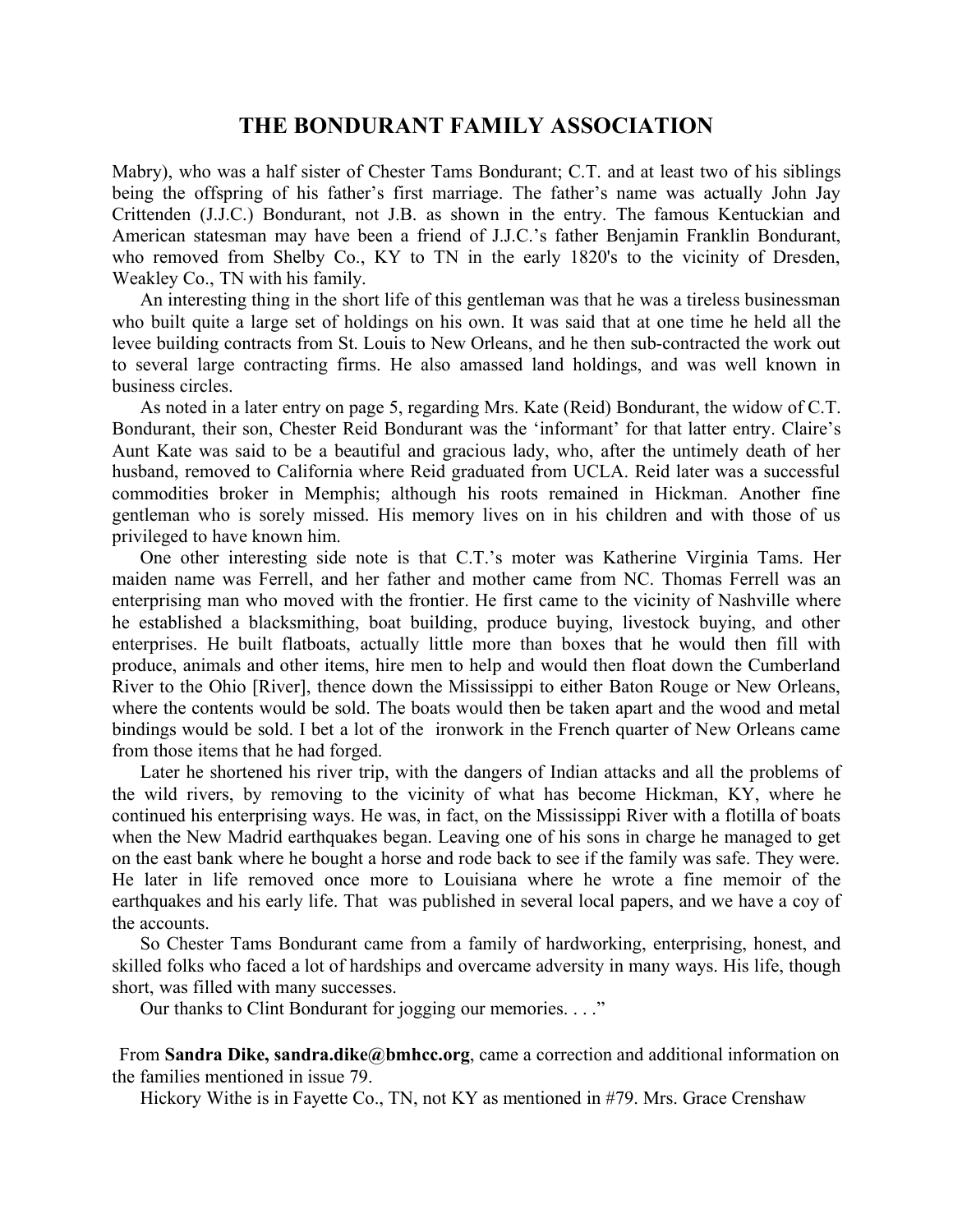Bondurant was Sandra's great grandmother, and Joseph Arthur her grandfather. J.A.'s wife was Alta Caroline Bodamer; he died of pneumonia when her father was only 14. At the time the family lived in Hunter, MO, but J.A. was buried in Hickory Withe, TN.

Children of Joseph Arthur and Alta Caroline Bodamer Bondurant were:

Alta Fern Bondurant Webb Hanson, b. 1916, d. 2007

Joseph A. Bondurant, Jr., b. 1919, d. 1990

Joseph Marley Bondurant, b. 1921

Edward Justine Bondurant, b. about 1929

Mamie Louise Bondurant Harvey, born about 1932.

In answer to "Who's This Guy – Robert H. Bondurant?" Sandra responded:

"I can't be certain, but there is a good possibility that this is my Uncle Bob.

I have an uncle, Robert Henry Bondurant b. 1915, d. 1965. He actually lived with us during his later years. He did spend some time in jail, however, I was always told it was for mail fraud and that he stole SS checks from the Post Office.

I have no knowledge of him being shot during a bank robbery. But it wouldn't be too far fetched. I understand he was a scoundrel in his early years. He was from Memphis, TN.

He has a wonderful conversion story, and by the time of his death was a professing Christian, teaching a high school boys Sunday School class in a Baptist church, no less.

Robert Henry Bondurant (1915-1965) was the adopted son of Joseph Arthur Bondurant and Alta Caroline Bodamer.

I have for years been searching and agonizing over my grandfather, Joseph Arthur Bondurant's grave. I know frim family that he was buried in a family plot in Hickory Withe, TN in an unmarked grave. No one could remember the name or the location of the cemetery. I might have gleaned that information from the newsletter as well. Judy Tanner who provided the information on Amanda Melvina Bondurant and Dr. Peter Hunter Cole listed some family buried in Mount Pleasant Cemetery in Hickory Withe. One of the folks she listed was Robert Moseley Bondurant, my grandfather's great grandfather, so I am hoping that once I find this cemetery (which I now have a name for) that I will also find my grandfather's grave as well as other family members."

### **THE BONDURANTS OF GÉNOLHAC, FRANCE \$30.00**

By Mary Bondurant Warren

Following your suggestions, along with family history and "family trees," are included photographs of the sites and documents relating to the family, maps, and even a driving tour of our most important places. With this hardbound, 172 page book, you can be your own tour guide, and see the sights of France at your leisure.

If you want to see the places you'll read about, get the two videos, **THE BONDURANT** 

**HOMECOMING,** and **THE STORIES OF OUR FOREMOTHERS.** In "Our Ancient Ancestors" Jeff Duvall takes us back 30 generations from Jean-Pierre to Charlemagne. We learn of French, Spanish, and Neopolitan ancestors we didn't know we had, and in the process a lot of history.**VIDEOTAPES**

## **THE BONDURANT HOMECOMING - 1993 \$35.00**

View the tours of family sites made by members of the Bondurant Family Association in August 1993, and the dedication of our plaque at Génolhac, France, on the home of Jean-Pierre Bondurant, Huguenot refugee.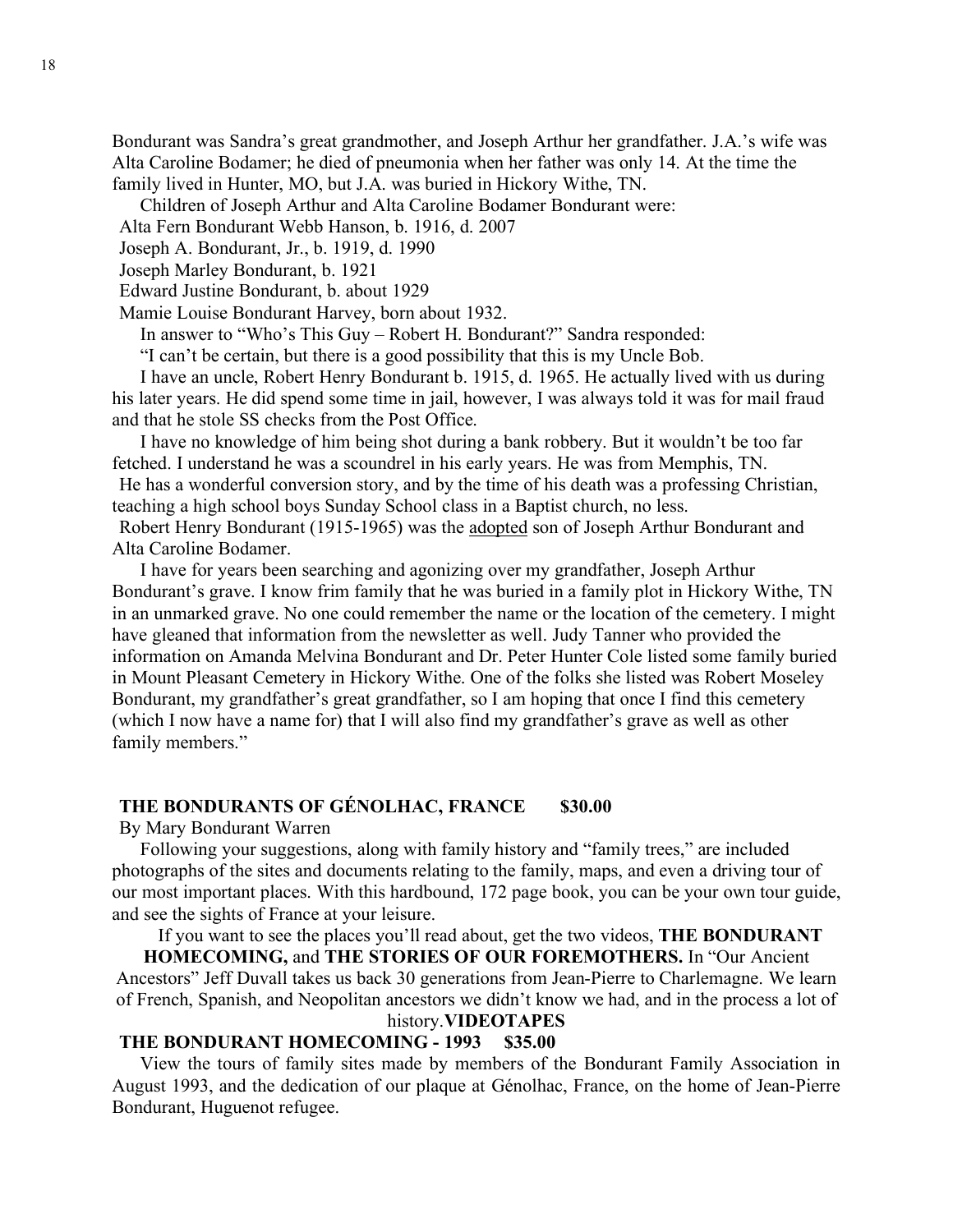#### **THE STORIES OF OUR FOREMOTHERS - 1996 \$35.00**

Lives of our European ancestors – the Amat, Barjon, Belcastle, and Bondurant ladies, told with visits to their homes and towns, some dating back to the  $10<sup>th</sup>$  Century.

**SPECIAL OFFER:** The book, and both videos as a set \$75.00

### **HERITAGE PAPERS, P.O. Box 7776, Athens, GA 30604-7776.**

GA residents must include 7% sales tax. By telephone, using Visa or MasterCard, 706/549- 1264.

**BFA NEWSLETTERS - ON THE HONOR SYSTEM** Have you missed BFA newsletters for which you have paid? Fill out this form (or a copy) and mail to the Editor for free issue replacement [as long as our supply lasts].

If you want to complete your set of printed BFA newsletter issues, use this form to order individual issues. Please circle the issue numbers you want.

| $*$ Issue 12 costs \$10.00 |    |    |                 | ** Issue 15 costs $$5$ |    |    |    | All others \$2.50. |    |    |        |    |
|----------------------------|----|----|-----------------|------------------------|----|----|----|--------------------|----|----|--------|----|
| 68                         | 69 | 70 | 71              | 72                     | 73 | 74 | 75 | 76                 | 77 | 78 | 79     | 80 |
| 55                         | 56 | 57 | 58              | 59                     | 60 | 61 | 62 | 63                 | 64 | 65 | 66     | 67 |
| 42                         | 43 | 44 | 45              | 46                     | 47 | 48 | 49 | 50                 | 51 | 52 | 53     | 54 |
| 29                         | 30 | 31 | 32              | 33                     | 34 | 35 | 36 | 37                 | 38 | 39 | 40     | 41 |
| 16                         | 17 | 18 | 19              | 20                     | 21 | 22 | 23 | 24                 | 25 | 26 | 27     | 28 |
| 1 to 5 (one issue) 6       |    |    | $7\overline{ }$ | 8                      | 9  | 10 | 11 | $12*$              | 13 | 14 | $15**$ |    |

Cost of back issues ordered:

| Issues $(a)$ \$2.50                                       |  |
|-----------------------------------------------------------|--|
| * Issue 12 $(a)$ \$10.                                    |  |
| ** Issue 15 $\omega$ \$5                                  |  |
| <b>Dues for 2009 (\$20.00) NOW DUE</b>                    |  |
| Total (check payable to the Bondurant Family Association) |  |

#### Mail to: **Mary B. Warren, 750 Glenwood Drive, Athens, GA 30606-4628**

Name